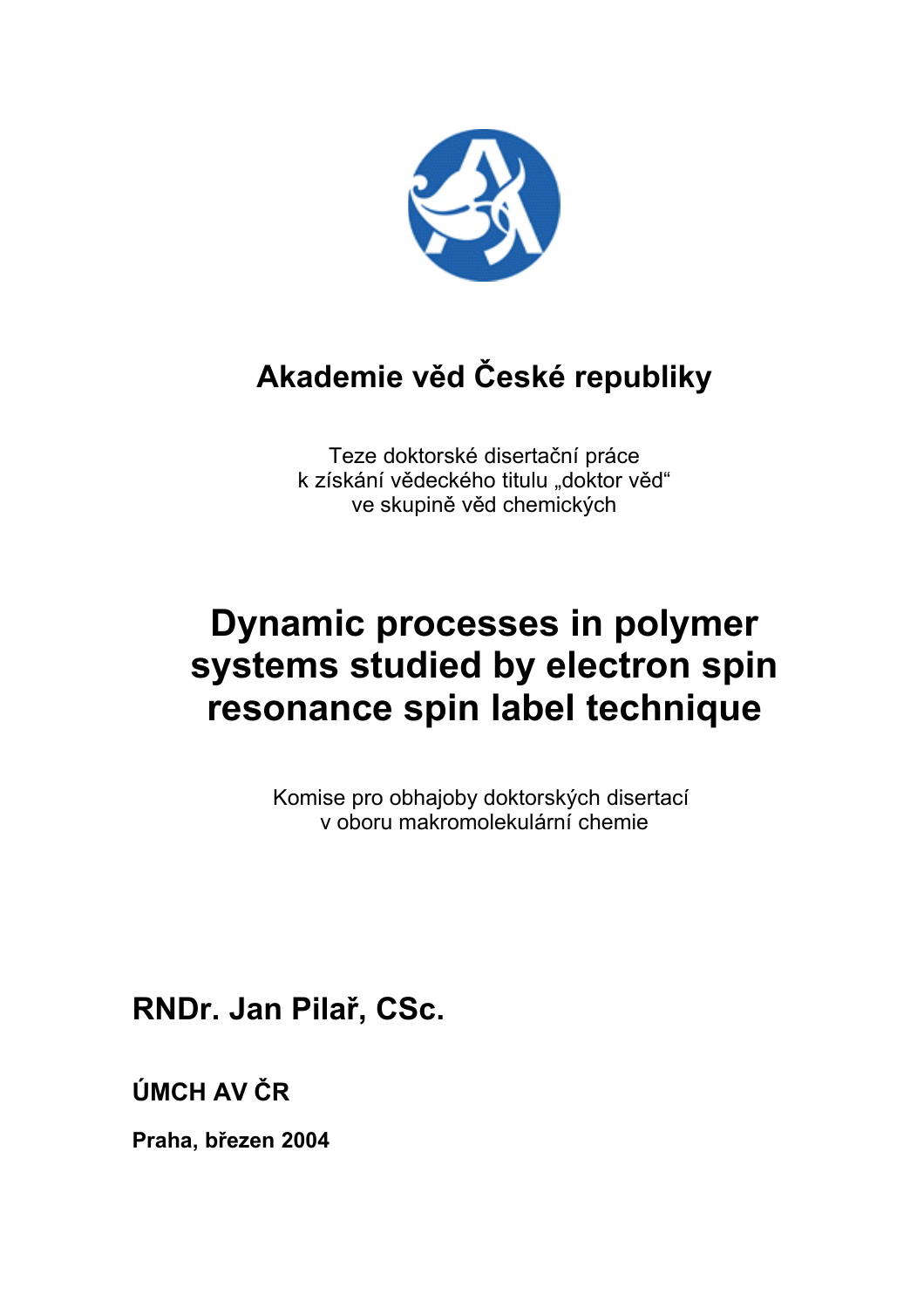## **Introduction**

Study of local segmental dynamics of polymers plays a significant role in understanding structure-property relationships shown by different polymers. The relationships represent an important subject in polymer research. It is useful to study local chain motions of an isolated chain in dilute solutions before chain-chain interactions are taken into account. Conformation of a polymer chain in dilute solution resulting, among others, from polymer-solvent interactions depends strongly on the dynamics on the length scale of a few monomer units. Understanding of diffusion processes in swollen polymer networks (polymer gels) and in concentrated polymer solutions has a direct impact on numerous practical applications such as drug delivery systems and transport across membranes.

**The thesis was aimed at** the development of special techniques of electron spin resonance (ESR) spectroscopy to get a powerful tool for studying local dynamics at molecular level and diffusion processes in polymer systems together with description and interpretation of the results obtained.

## **Results**

#### **Local dynamics in polymer systems**

Interaction of the magnetic moment of an unpaired electron with the nuclear magnetic moment of nitrogen nucleus in nitroxide free radicals characterized by the tensors of hyperfine interaction, A, and g-factor, g, is highly anisotropic. The anisotropy can be completely averaged out when the nitroxide is subjected to sufficiently fast thermal Brownian rotational diffusion in very low viscous media. Regarding that nuclear spin of nitrogen nucleus is equal to unity and assuming that no other nuclei interact with unpaired electron in the nitroxide, three equidistant lines of equal intensities and widths should be observed in ESR spectra of nitroxides in such media. In fact, even in media of very low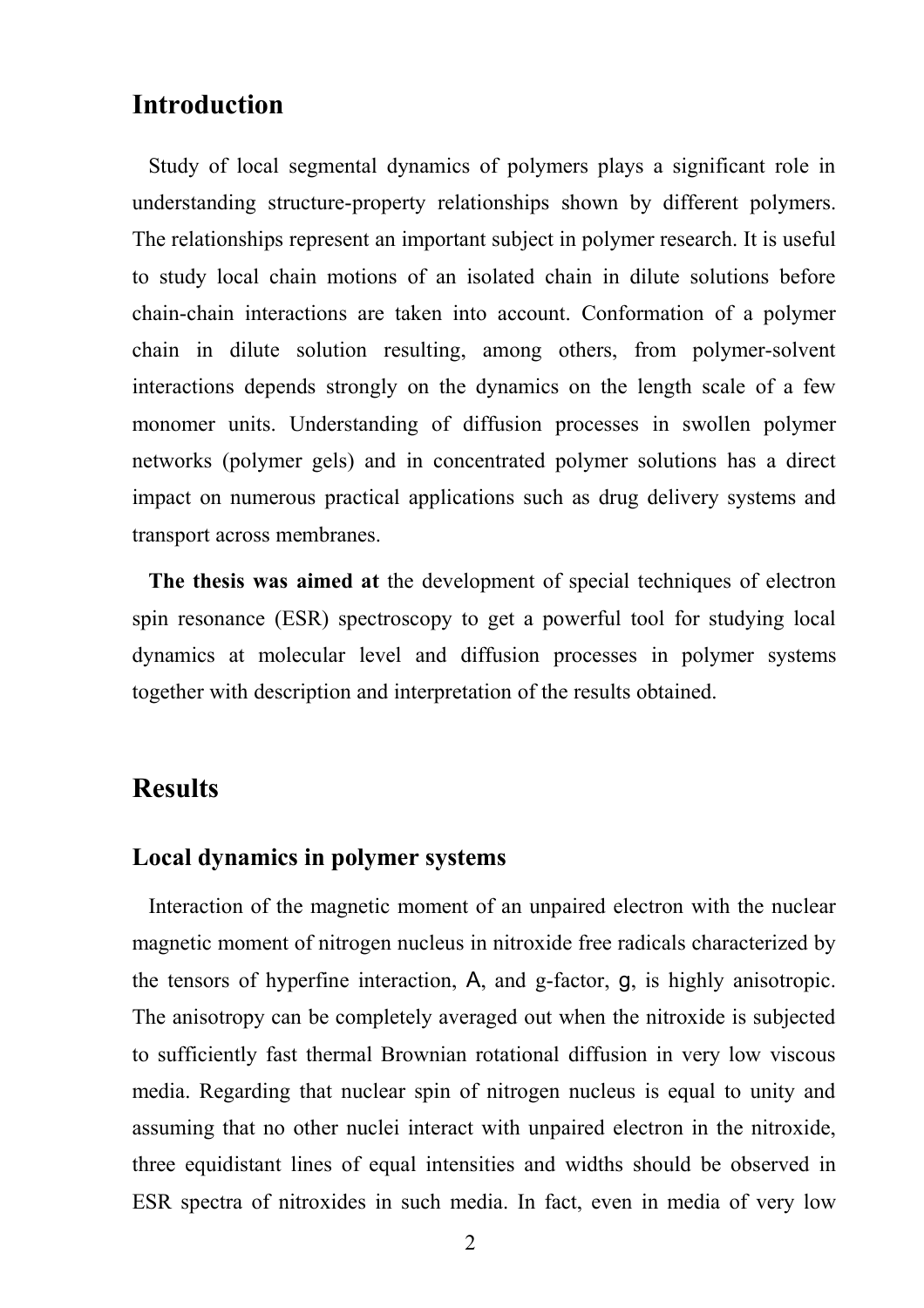viscosity, the averaging is not complete and anisotropy affects the shape of the nitroxide spectrum.

In real media nitroxides change their orientations with respect to the external magnetic field created by the spectrometer due to Brownian thermal rotational mobility characterized usually by the rotational correlation time  $\tau_R$ . Anisotropic hyperfine interaction between unpaired electron and nitrogen nucleus is modified by these changes with a frequency dependent on  $\tau_R$ . In such way frequency-dependent perturbation is generated which modifies energy levels and transition probabilities in the system. As a result, the line shape of ESR spectra of nitroxides (and generally of all free radicals in which anisotropic magnetic interactions occur) depends on the correlation time  $\tau_R$ . The line shape of the ESR spectrum can be calculated using spin Hamiltonian  $\hat{H}_s(t)$  for the nitroxide radical. The time dependence of the spin Hamiltonian describes orientation-dependent part  $\hat{H}_1(t)$  which contains terms characterizing anisotropy of magnetic interactions in the free radical (components of the tensors of hyperfine interaction, A, and g-factor, g) and terms characterizing rotational reorientation of the free radical as a classic stochastic process using Wiegner rotation matrix elements. The "ESR working window" in which line shapes of the spectra are sensitive to rotational reorientation depends on the anisotropy of the A- and g-tensors characterizing a free radical and for nitroxides covers the range  $\tau_R \ll (10^{-12} - 10^{-5} \text{ s})$ , which means that the technique is applicable to polymer solutions, polymer gels and solid polymers at temperatures close to or above  $T_{\rm g}$ . At the X-band ESR frequency (9 GHz), rotational dynamics in most liquids is usually sufficiently fast, i.e.,  $\tau_R \Delta \omega \ll 1$  (where  $\Delta \omega$  is a measure of the magnitude of the orientation-dependent part of the spin Hamiltonian  $\hat{H}_1(t)$ , and such motions  $(\tau_R < 10^{-8} \text{ s})$  fall within the motional narrowing regime. In these cases, the fast-motional nitroxide ESR spectrum is a simple superposition of three Lorentzian lines of different widths and, subsequently, with different amplitudes when recorded as first derivative of the absorption, which is common in ESR. For slower motions in more viscous media where  $\tau_R \Delta \omega \geq 1$ ,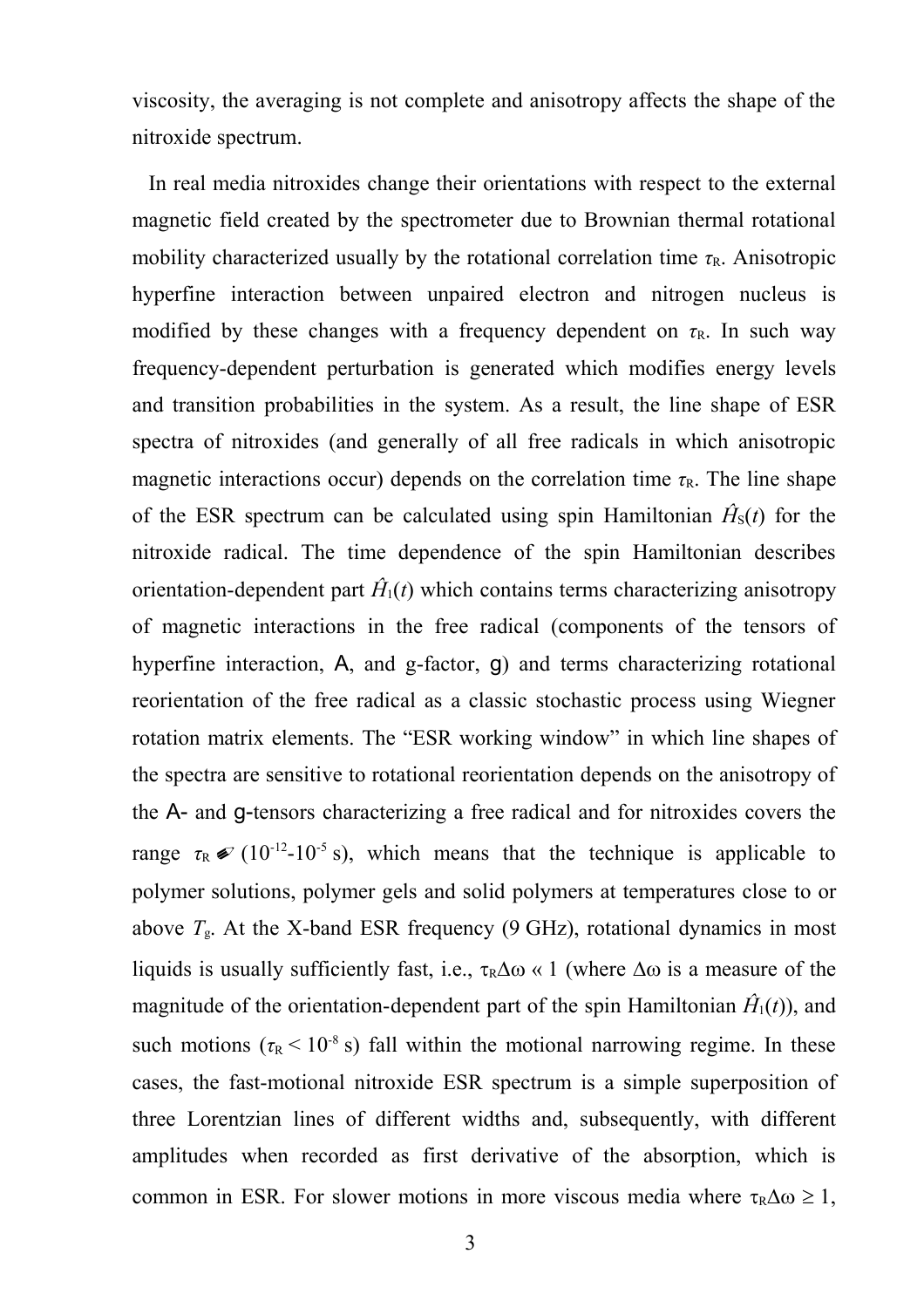the ESR spectrum depends more dramatically on the combined influence of molecular motion and magnetic interactions. Thus, the slow-motional ESR line shapes, in principle, provide a more detailed picture of rotational dynamics when compared with fast-motional line shapes.

A comprehensive theory for interpretation of ESR spectra of nitroxides based on numerical solution of the stochastic Liouville equation has been step-by-step developed by Professor J. H. Freed and his coworkers at Cornell University as described in contributions to two monographs $(1,2)$  and papers quoted therein resulting in computer programs<sup> $(2,3)$ </sup> suitable for calculation of theoretical line shapes of ESR spectra experimentally accessible not only in continuous wave experiments but in various pulse experiments as well.

**Poly(N-(2-hydroxypropyl)methacrylamide) - fast-motional spectra**. After solving basic problems concerning synthesis of spin-labeled polymers, the research was started by testing sensitivity of the ESR spin label technique to local reorientational processes occurring inside polymer chain in solution. Soluble copolymers of *N*-(2-hydroxypropyl)methacrylamide (HPMA) and 4 nitrophenyl esters of *N*-methacryloylated ω-amino acids forming side chains were prepared. The nitroxide spin label was attached to the copolymer by the reaction of 4-amino-2,2,6,6-tetra( $[^2H_3]$ methyl)-3,3,5,5- $[^2H_4]$ piperidin-1-yloxyl with the 4-nitrophenyl ester. Both fast and slow-motional ESR spectra of dilute methanolic solutions of these copolymers were measured in suitable temperature range.<sup>[20,22,26]\*</sup> Regarding theoretical tools available that time we focused on the analysis of fast-motional spectra. The results clearly showed decrease of correlation time for the nitroxide reorientation  $\tau_R$  with increasing temperature and with increasing length of the side chain. Several important conclusions resulted from these studies. Deuterated spin labels significantly simplify analysis of both fast and slow-motional spectra and should be used in further research. Contribution of unresolved hyperfine interaction of unpaired electron with deuterium nucleus to the width of lines in nitroxide spectra is

<sup>\*</sup> references given in square brackets refer to relevant author's papers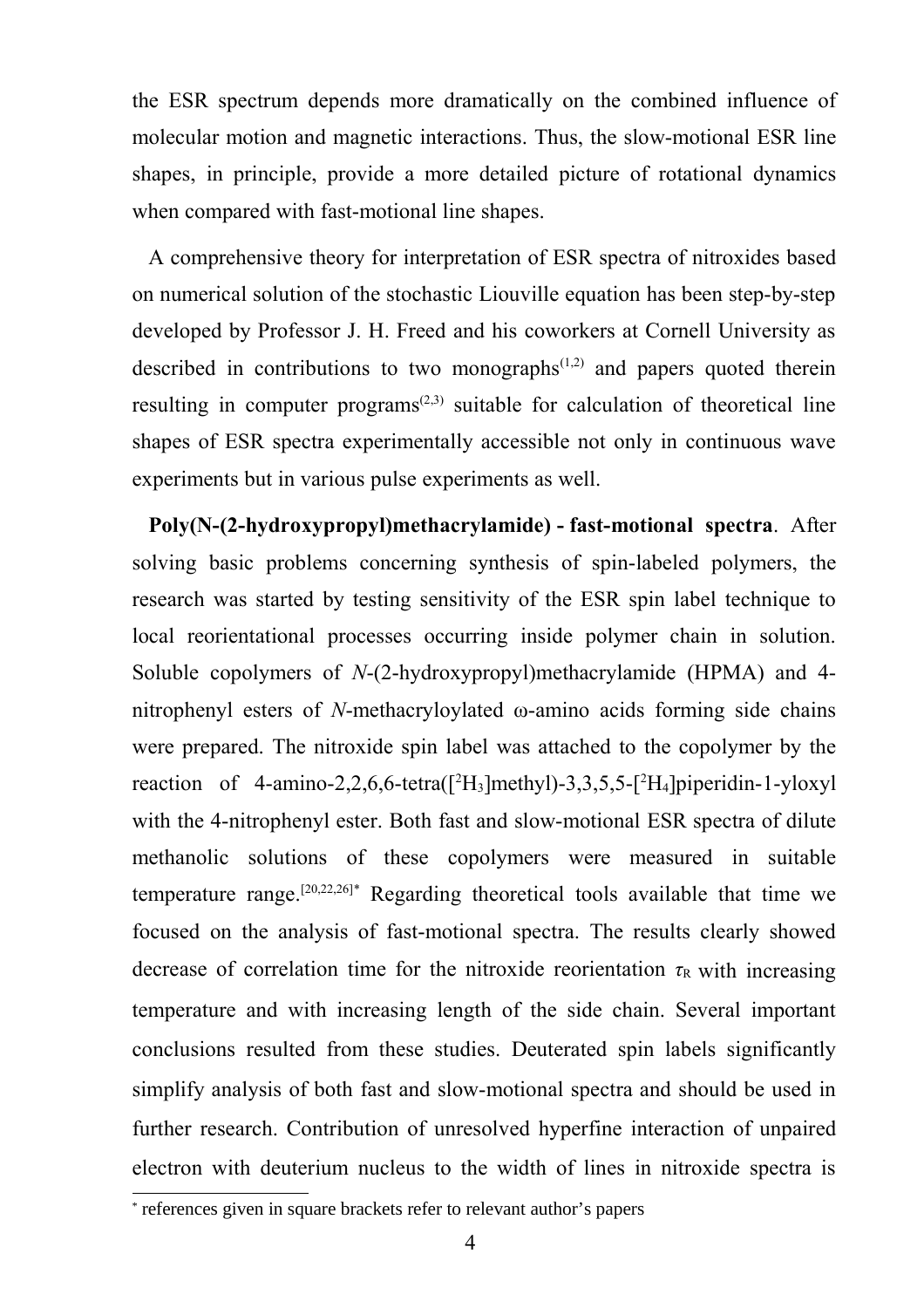significantly smaller than contribution of its interaction with proton due to significantly smaller nuclear magnetic moment of deuterium nucleus when compared with proton. Even in the case when simple axially symmetric rotational diffusion with symmetry axis oriented along one of the axes of the nitroxide axis system, analysis of fast-motional spectra is not able to characterize the rotation fully. It follows that attention should be focused on the slow-motional spectra.

Studies based on qualitative characterization of rotational reorientation of nitroxides and on determination of the proportion of nitroxides subjected to slower and faster rotational diffusion in selected samples were also performed. The amount of spin-labeled water-soluble model polymers immobilized on macroporous spherical carrier formed by glycidyl methacrylate – ethylene dimethacrylate copolymer and on epoxy-activated Sepharose was determined by ESR.<sup>[25]</sup> It was confirmed that the free nitroxide is cleaved off by chymotrypsin from 4-[(glycyl-L-phenylalanyl)amino]-2,2,6,6-tetramethylpiperidin-1-yloxyl attached as a substrate with paramagnetic leaving group to the end of side chains of water-soluble HPMA copolymers.<sup>[27]</sup> The character, amount and accessibility of oxirane groups modified in various glycidyl methacrylate – ethylene dimethacrylate copolymer particles by reaction with 4-amino-2,2,6,6 tetra( $[^2H_3]$ methyl)-3,3,5,5- $[^2H_4]$ piperidin-1-yloxyl were determined by ESR as well<sup>[38,42,44,48]</sup>

**Segmental mobility.** At the next step our research benefited from the progress reached in theoretical description of the effects of dynamics on line shape of nitroxide ESR spectra and in resulting software. That time we were able to analyze slow-motional spectra of nitroxides subjected to anisotropic rotational diffusion with rotation symmetry axis oriented quite arbitrary with respect to the nitroxide axis system using Schneider-Freed<sup>(2)</sup> set of programs. When aiming at characterization of rotational mobility of segments of polymer chain, a way had to be found to extract this information from the parameters characterizing rotational diffusion of the nitroxide. On the basis of theoretical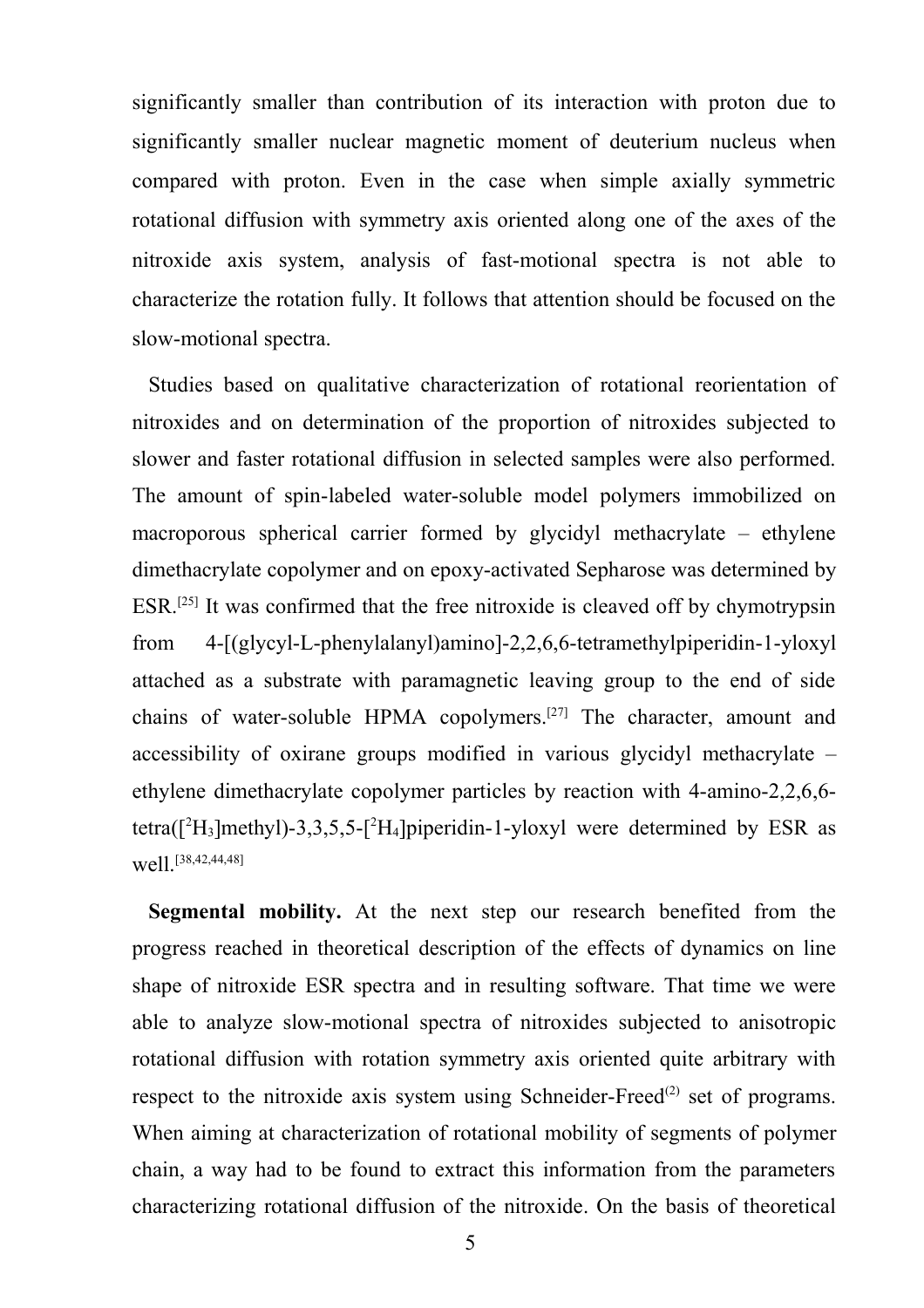considerations published by Campbell et al.,<sup> $(50)$ </sup> we proposed a model for rotational diffusion of the nitroxide spin label attached to chain segments of a polymer at randomly distributed sites. The diffusion was approximated as superposition of the isotropic rotational diffusion of the polymer chain segment, characterized by rotational diffusion coefficient,  $R<sub>S</sub>$ , and the internal rotation of

the spin label about the tether through which it is attached to the polymer chain segment, characterized by the rotational diffusion coefficient, *R*I. The contribution of rotational diffusion of the polymer coil as a whole was neglected for high-molecular-weight polymers. When the spin label is attached to the polymer chain with a short tether containing only one single bond through which conformational transitions of the tether can occur, then the axis of internal rotation of the spin label should be identical to this bond axis. This **Chart 1**



approximate model gives rise to axially symmetric rotational diffusion with two components of the rotational tensor,  $R_{\text{prp}} = R_{\text{S}}$  and  $R_{\text{pll}} = R_{\text{S}} + R_{\text{I}}$ . In addition, the axis of internal rotation can be tilted by angle  $\beta$  relative to the *z* axis in the *xz* plane of the nitroxide axis system (in regard with the symmetry plane of the piperidine ring). This is shown in Chart 1 for the 2,2,6,6-tetramethylpiperidin-1 yloxyl-type spin label. In this case the tether involves three single bonds (C-CO,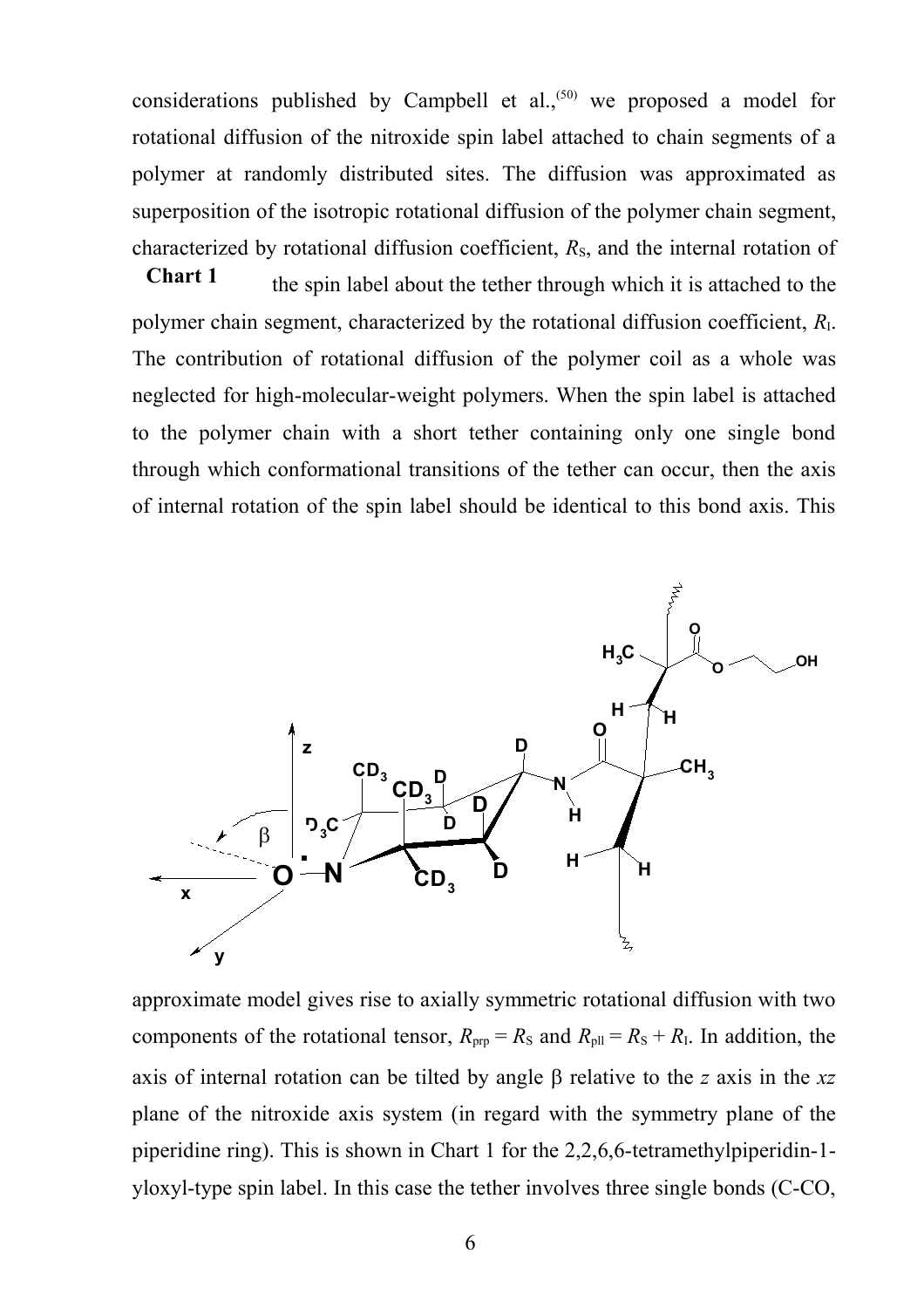CO-NH, and NH-SL, where SL stands for 2,2,6,6-tetramethylpiperidin-1 yloxyl). Given that the second bond, which is a peptide bond can be considered to be fixed regarding the time window of the relevant motions, and that there are steric constraints around the first bond, the only bond through which conformational changes of the tether are expected to occur is the NH-SL bond.

Using this model and the Schneider-Freed<sup>(2)</sup> set of programs, we studied local segmental dynamics in poly(methyl methacrylate) (PMMA), poly(methacrylic acid) (PMA), poly(acrylic acid) (PAA), polystyrene (PS) and poly(2 hydroxyethyl methacrylate) (PHEMA). All these polymers were spin-labeled by incorporating spin-labeled chain unit (Chart 1) in polymer chain at randomly distributed sites using various synthetic techniques (polymer reaction, copolymerization with a suitable monomer carrying an amine precursor of the spin label and subsequent oxidation). Weight-average  $(M_w)$  of the spin-labeled polymers exceeded in all cases 20 000 which is considered as a rough limit above which the contribution of the rotational dynamics of polymer coil as a whole in solution to the rotational dynamics of the spin label can be neglected. Molar concentration of the spin-labeled chain units ranged between 1 and 3 mol %.

**Poly(methyl methacrylate).** Randomly spin-labeled PMMA carrying the same spin label units as given in Chart 1 and end spin-labeled PMMA were prepared. Highly consistent data characterizing segmental dynamics of the randomly labeled PMMA were obtained by analysis of the experimental spectra using a simulation approach. All the best fits were obtained for  $\beta \sim 51^\circ$  which is the value very close to that determined for the orientation of the above mentioned NH-SL bond calculated for the chair form of piperidine nitroxides from crystallographic data determined by diffraction methods on nitroxide single crystals.<sup>(51)</sup> The Arrhenius plot of the values determined for the parameter characterizing PMMA segmental rotational diffusion  $(R<sub>S</sub>)$  in ethyl acetate was divided into two parts by a break at room temperature while the lowtemperature part of the plot was characterized by a higher activation energy than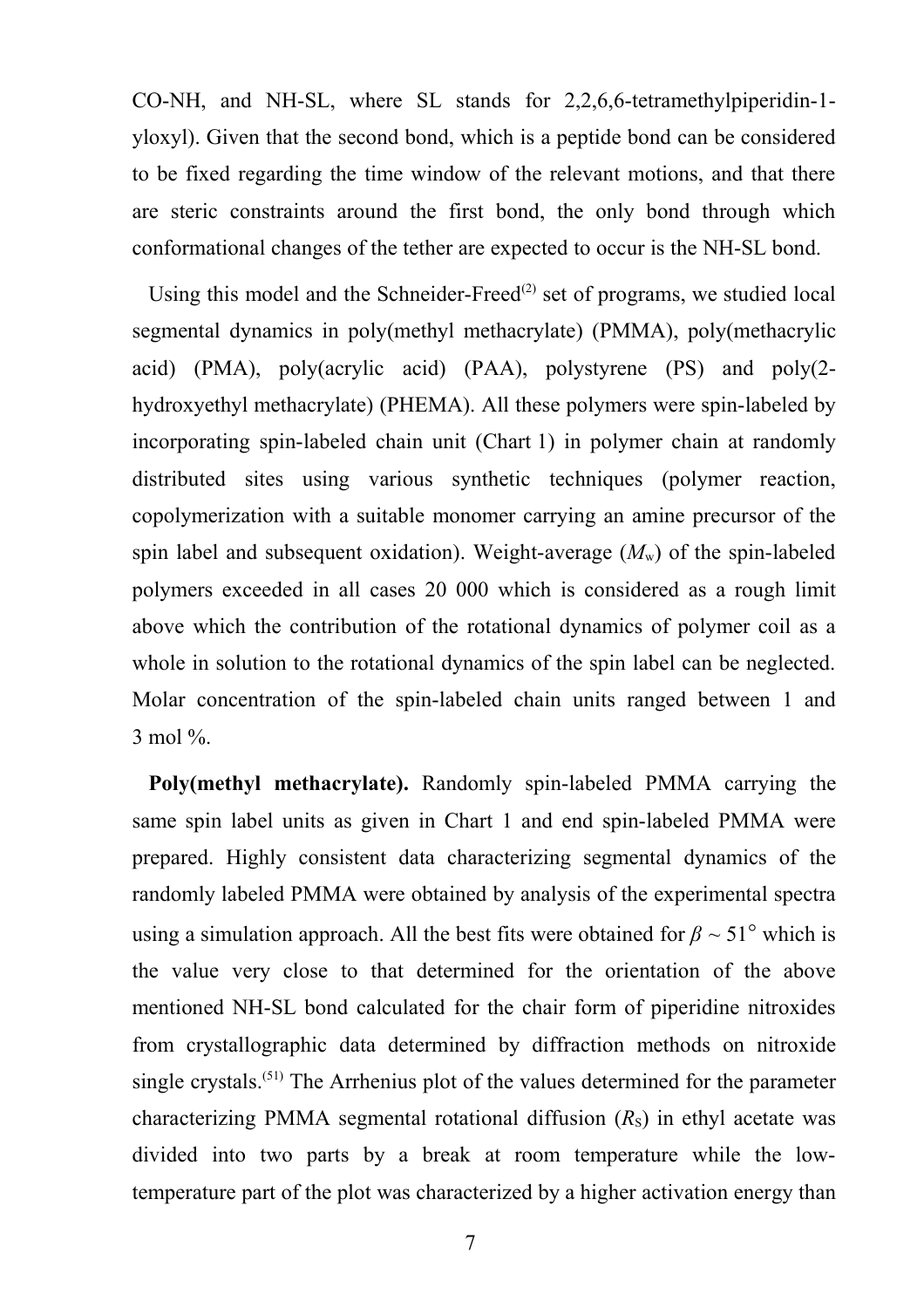the high-temperature part. The sudden decrease in the activation energy at ca. 300 K was explained by the conformational transition of PMMA chain. Such conformational transition of PMMA (and some other polymethacrylates) chains above the transition temperature characterized by an increase in flexibility and a decrease in unperturbed dimensions of the polymer coil  $K_{\Theta}$  by 8 - 25 % was observed by Katime et al.<sup> $(52)$ </sup> in the studies of molecular weight and temperature dependences of intrinsic viscosity of polymethacrylates in non-polar organic solvents. For PMMA in ethyl acetate they found the transition temperature range 318–328 K. No such break was observed when plotting data for PMMA in dibutyl phthalate, probably because the transition temperature range in this solvent, if exists, is shifted outside the temperature range studied. Analysis of the end-labeled PMMA spectra in both solvents reveals much faster rotational diffusion of the nitroxide attached to the end of PMMA chain compared with the randomly labeled chain, where most spin labels are expected to be attached to the inner chain segments (for statistical reasons). The higher value of  $\beta \sim 65^{\circ}$ observed for end-labeled PMMA in ethyl acetate solvent indicates participation of more bonds in the internal rotation of the spin label attached to the end of the chain which probably shifts the *β* towards average value for all-trans chain  $({\sim} 90^{\circ})$ .

**Polyelectrolytes** offer an excellent opportunity to study the effect of polymer chain conformation on the character of local segmental motions. A polyelectrolyte molecule in solution may greatly expand by electrostatic repulsion between polar groups, and this effect manifests itself in a very high intrinsic viscosity. The size of the polyelectrolyte random coil is, among other things, a function of the degree of neutralization  $\alpha$ . The reduced viscosity of a typical polyelectrolyte in aqueous solution, which exhibits the so-called "normal polyectrolyte behavior" (e.g. PAA), increases with  $\alpha$  increasing up to  $0.4$  and than slowly decreases due to the saturation effect.<sup> $(53)$ </sup> PMA deviates from the normal polyelectrolyte behavior and is known to undergo a conformational transition in an aqueous solution upon ionization. It exists in a very compact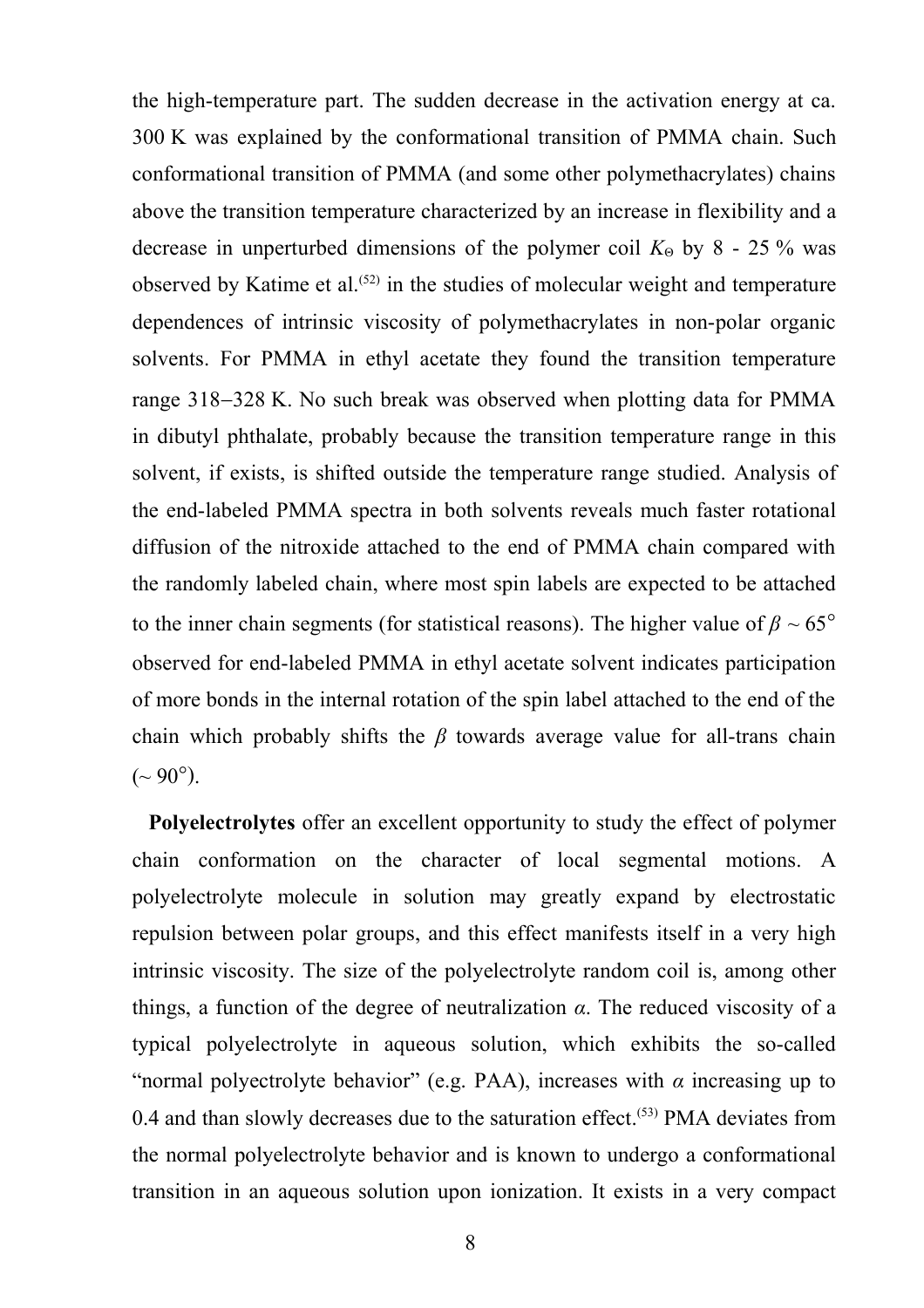conformation stabilized by short-range interactions at low *α* values, whereas at  $\alpha$  > 0.3, long-range electrostatic interactions become predominant and its compact structure is converted to an extended one, which then shows a normal polyelectrolyte behavior upon further increase of *α*. This conformational transition, which can be characterized by the fact<sup>(54)</sup> that at 293 K 50 % of the very compact conformation disappears at about  $\alpha = 0.17$ , is responsible for the steep increase in reduced viscosity at  $\alpha = 0.15$ .<sup>(51)</sup>

Randomly spin-labeled  $PMA^{[41]}$  and  $PAA^{[47]}$  carrying the same spin label units as given in Chart 1 were prepared. Dilute solutions of both polyacids neutralized to the required degrees were prepared by mixing a polyacid stock solution ( $\alpha = 0.0$ ) in quartz-bidistilled water with an appropriate amount of a polysalt stock solution ( $\alpha = 1.0$ ) or of a 0.4 M NaOH. Extreme care was taken to prevent accidental neutralization of the polyacids during preparation. The degree of neutralization *α* achieved was checked by titration. ESR spectra of the solutions were measured in the temperature range  $273 - 353$  K.

For PMA much slower segmental rotational mobility with much lower activation energy for the very compact conformation, which prevails at low degrees of neutralization *α*, than the values characterizing extended conformation, which prevails at higher  $\alpha$  was found<sup>[41]</sup>. Both conformations were found to exist simultaneously in the  $\alpha$  range 0.0-0.2 at higher temperatures in agreement with spectrophotometric data.<sup>(52)</sup> The segmental rotational mobility increases with coil expansion in the *α* range 0.2-0.5, which may be explained on the basis of results published by Bahar et al.<sup> $(55)$ </sup> by increasing number of segments in the moving sequence of the PMA chain. Our results are in good agreement with the published data resulting from NMR studies.<sup>(56)</sup>

In contrast, quite different results were obtained for  $PAA^{[47]}$ , which is expected to exhibit normal polyelectolyte behavior. The PAA segmental dynamics nearly independent of the degree of neutralization  $\alpha$  in the range 0.0-1.0 was found at temperatures from 273 to 353 K. The absence of methyl groups is probably responsible for a higher segmental rotational mobility at all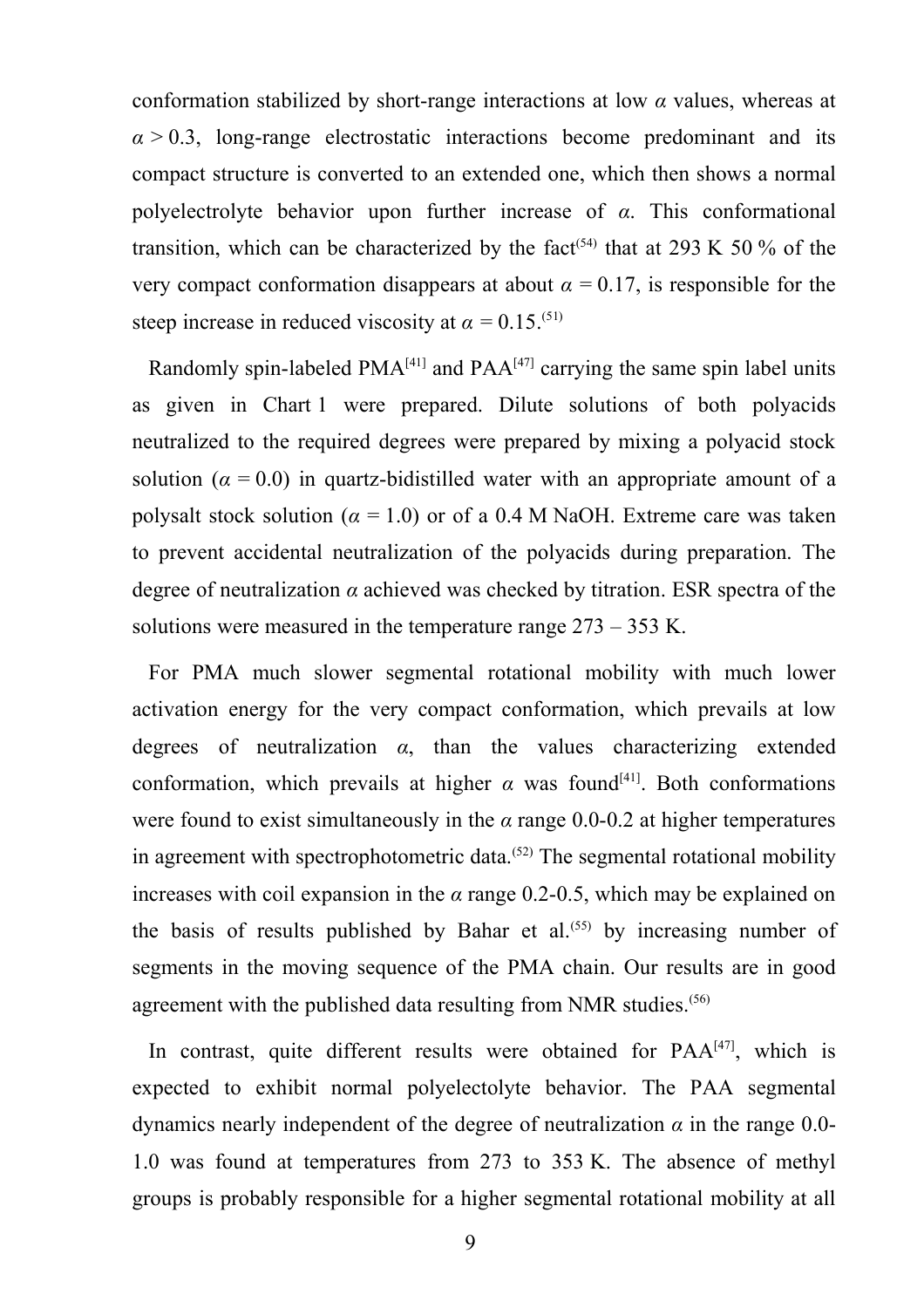degrees of neutralization and in the whole temperature range studied when compared with PMA under the same conditions.

**Polystyrene.** A styrene copolymer with methacrylic acid containing less than 5 mol % of spin-labeled methacrylic acid units distributed randomly along the main chain was synthesized. ESR spectra of spin-labeled polystyrene were measured at X-band (9 GHz) in dilute solutions (ca. 1 wt %) over a broad temperature range in four solvents differing in thermodynamic quality, viscosity, and activation energy of viscous flow.<sup>[60]</sup> The temperature dependence of parameter  $R<sub>S</sub>$ , characterizing the local dynamics in polystyrene chains, and of the other parameters characterizing dynamics in the copolymer studied were determined by fitting experimental ESR spectra to the MOMD model using NLSL program.<sup>(3)</sup> The MOMD (microscopic order with macroscopic disorder) model allows for constraints in the rotational diffusion. More precisely, the polymer chain segmental motion sensed by the tethered nitroxide, i.e., the wobbling motion of the effective axis of internal rotation, is considered as constrained by an orienting potential, typically given by

$$
-U(\theta,\varphi)/kT=\textstyle\sum\limits_{\scriptscriptstyle{L=2,4}}\;\{ \,c^{\text{L}}_{0} \;\; D^{\text{L}}_{00} \;\, (\theta,\varphi)+\textstyle\,c^{\text{L}}_{2} \;\, [\,D^{\text{L}}_{02} \,(\theta,\varphi)+\textstyle\,D^{\text{L}}_{0-2} \;\, (\theta,\varphi)\,\, ] \, \}
$$

where the  $c_0^L$  $c_0^L$  terms refer to the strength and shape of the restricting potential for the wobbling motion and the  $c_2^L$  to its asymmetry, and  $D_{0K}^L(\theta,\varphi)$  are Wigner rotation matrix elements. The angles  $\theta$  and  $\varphi$  are polar and azimuthal angles, respectively, which characterize orientation of the effective axis of internal rotation relative to the director expressed in the principal axes of nitroxide rotational diffusion tensor. The MOMD model, when applied to the system of nitroxide spin labels attached via short side chains (tethers) to the polystyrene main chain in solution, implies a preferred orientation for the axis of internal rotation of each attached nitroxide label with respect to the polymer main chain, but there is an isotropic distribution of these preferred orientations in the macroscopic sample due to the random distribution of orientations of polymer coils. The nature of the preferred orientational distribution within each polymer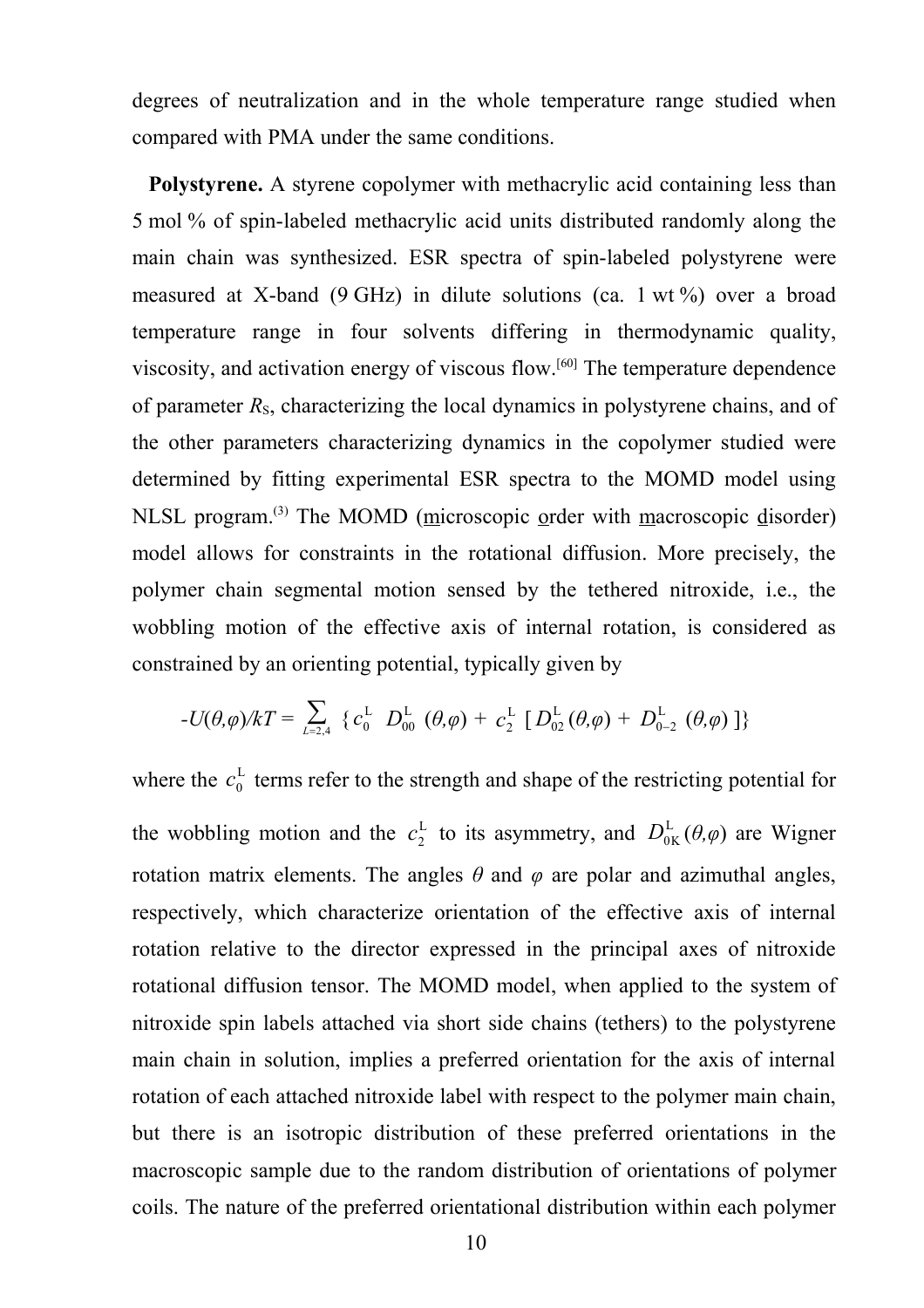coil is determined by the shape of the orienting potential. The best-fit shape can be found during the fitting process by varying potential parameters  $c_0^2$  $c_0^2$  ,  $c_2^2$  $c_2^2$  ,  $c_0^4$  $c_0^4$  , etc., which become additional parameters of the fit when MOMD model is used and can be optimized during the fitting process. The first three mentioned parameters were found to be sufficient in the present study. The best-fit values of the fitting parameters again demonstrate general consistency of the model used. The angle  $\beta$  was found to be solvent-dependent; it increases with increasing solvent viscosity in the range 55 °C - 70 °C and slightly decreases or keeps practically a constant value with increasing temperature in each of the solvents. The parameter  $c_0^2$  $c_0^2$  characterizes the component of the orienting potential symmetric in the plane perpendicular to the direction of the preferred rotational tensor symmetry axis orientation specified by angle *β*. This parameter increases with increasing temperature in all solvents used up to a maximum around 1.5 reached at intermediate temperatures at which a fast-motional character of the spectra begins to prevail and it sharply decreases towards zero at higher temperatures. The parameter  $c_0^4$  $c_0^4$ , which affects the shape of orienting potential significantly, behaves in a similar way being negative at low temperatures. The parameter  $c_2^2$  characterizing rhombic distortion of the orienting potential keeps a relatively high value (above 1.0) at temperatures at which the slow-motional character of the spectra prevails; at intermediate and higher temperatures, it sharply decreases towards zero. For the nitroxide spin label chemically attached to polymer chains in solution, the conclusions presented above generally confirm the importance of microscopic ordering for the dynamics resulting in slow-motional ESR spectra and its decreasing effect on the dynamics in the motional narrowing region. A significantly higher quality of the fits obtained is visible at first sight when comparing with fits presented in previous papers.

Unlike the authors of papers published so far (see references given in the relevant paper [60]), we have concluded that polystyrene in the solvents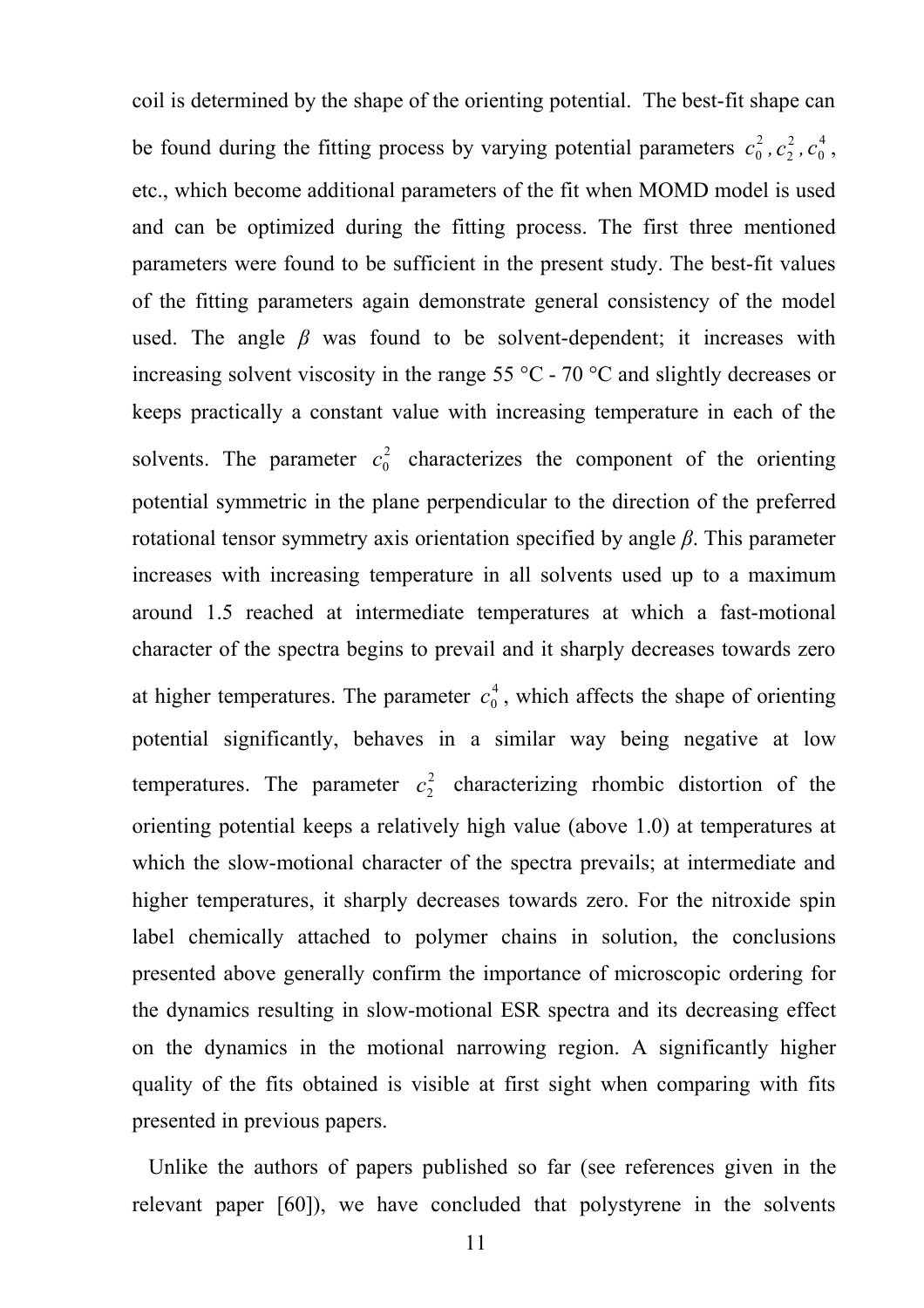exhibits non-Kramers' behavior described by the power law relationship

$$
\tau_{\rm c} = K \ [\eta(T)]^{\alpha} \exp(E_{\rm a}/RT) = K' \exp(E_{\rm exp}/RT)
$$

$$
E_{\rm exp} = E_{\rm a} + \alpha \ E_{\eta}, \qquad \eta \ (T) = \eta_0 \exp(E_{\eta}/RT)
$$

between  $\tau_c$  and the solvent viscosity  $\eta$  suggested<sup>(12)</sup> on the basis of papers published by Fleming and co-workers.<sup>(13)</sup> The pre-factor  $K$  in this equation is independent of temperature and viscosity,  $E_{\text{exp}}$  is the activation energy determined from the Arrhenius plot of a parameter characterizing local segmental mobility (e.g.  $\tau_c$ ), and  $E_n$  is the activation energy of viscosity of the solvent. *K'* is independent of temperature,  $E_a$  is the height of the potential barrier for local segmental motions, *T* is the absolute temperature, and *R* is the gas constant. The exponent  $\alpha$  is assumed to depend on the moment of inertia and the size of the isomerizing unit and on the curvature at the top of the potential barrier. A larger size, a larger moment of inertia, or a lower barrier prolong the time required to get across the barrier and thereby lead to a larger value of  $\alpha$ . When this time period is sufficiently long, then the high-frequency behavior of friction is less significant, and behavior close to Kramers' high-friction limit should be observed. The value of the exponent  $\alpha$  is expected to vary from polymer to polymer. The height of the intramolecular potential barrier  $E_a$  should not depend on the solvent viscosity but it may vary with conformation of the polymer in solution. It follows that it should be solvent-independent for all good nonpolar solvents for a particular polymer but may change in bad solvents and in  $\Theta$  solutions.<sup>(12)</sup>

We found that local dynamics of polystyrene in all the solvents used -  $\Theta$ solvent dioctyl phthalate, marginal solvent dibutyl phthalate and good solvents toluene and dimethylformamide - regardless of their thermodynamic quality, can be characterized by parameter  $\alpha = 0.73$  0.02 and by the height of the potential barrier for local conformational transitions  $E_a = 10.5$  0.6 kJ/mol. The value agrees with the value published by Waldow et al.<sup> $(18)$ </sup> for good solvents  $(E_a = 11 \text{ } 3 \text{ kJ/mol})$  within the given error limits. The difference between the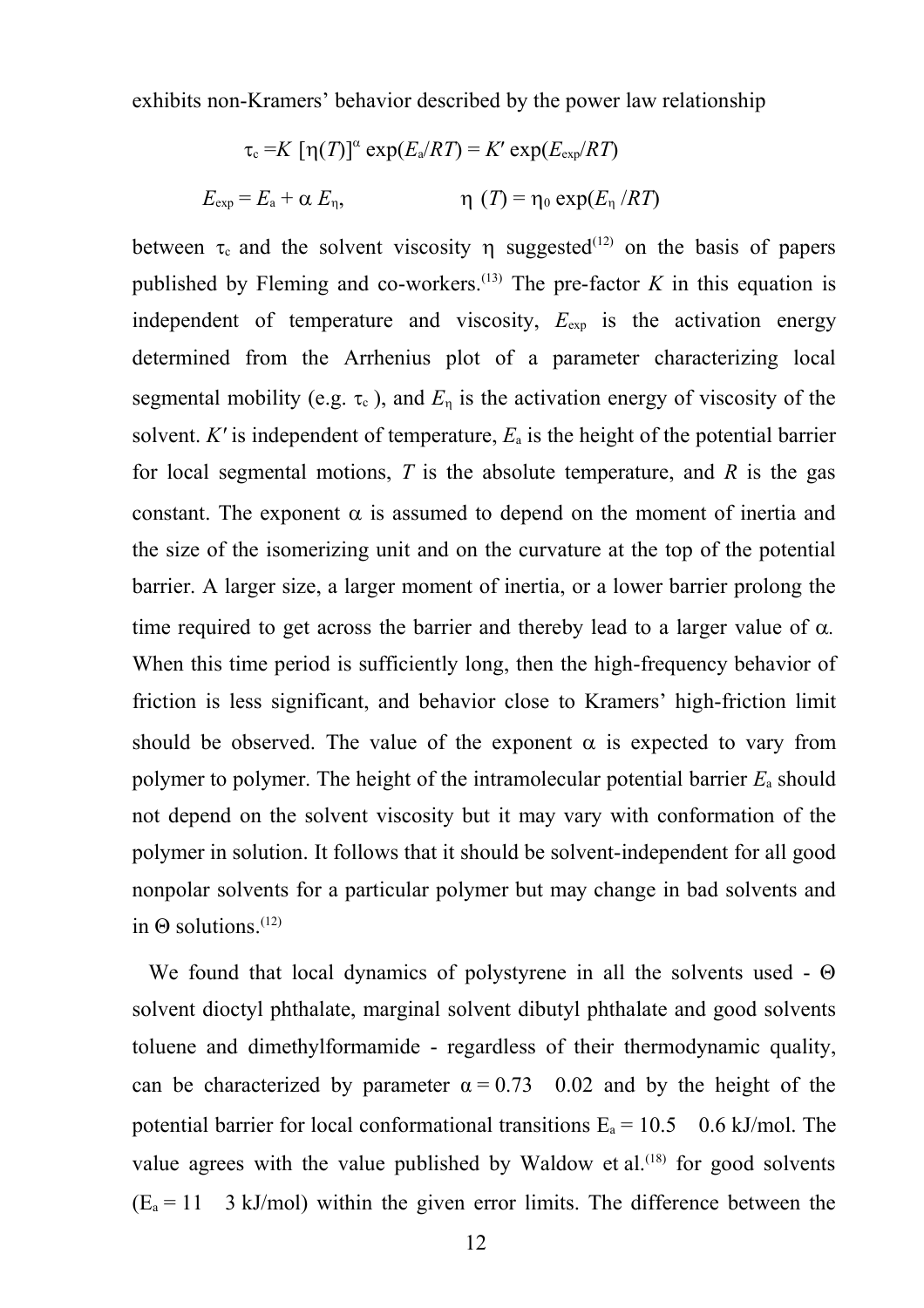value of parameter α determined in the present paper and the value determined by Waldow et al.<sup> $(18)$ </sup> using the fluorescence depolarization technique and anthracene chromophore bonded in the polystyrene chain  $(a = 0.9)$  is minor. Nevertheless, a higher  $\alpha$  value has been found by the fluorescence depolarization technique in the presence of bulky chromophore label than by ESR in the presence of the nitroxide spin label affecting the chain geometry to a small extent. A similar case was observed with polyisoprene when comparing values determined by the fluorescence depolarization technique $(11)$  and no-label  $NMR^{(12)}$  (0.75 and 0.41, respectively).

During stays in Professor Jack Freed's laboratory at Cornell University I completed study of spin-labeled polystyrene (using a slightly different copolymer of styrene with spin-labeled acrylic acid unit) with measurements on the then unique far-infrared (FIR) ESR spectrometer and with comparison of the results obtained for this polymer by X-band (9 GHz) and FIR (250 GHz) ESR. Although a reasonable agreement between the results obtained by NLSL analysis at  $9$  GHz and  $250$  GHz has been found<sup>[55]</sup>, there were systematic discrepancies such that the orienting potentials obtained from the 250 GHz spectra were about twice (or more) higher than those from the 9 GHz spectra, and the rotational diffusion tensor components from the 250 GHz spectra were at least twice higher than those from the 9 GHz spectra. This implies a greater sensitivity of the 9 GHz spectra to slower tumbling motions. For the faster "time-scale" of the 250 GHz spectra, such motions are likely "frozen-out", consistently with the MOMD model. Nevertheless, the results at both frequencies yielded a common activation energy,  $E_{exp} = 20.7 \pm 1.5 \text{ kJ/mol}$ , which, when corrected for the viscous flow contribution according to classic Kramers' theory, yielded  $E_a = 11.9 \pm 1.5$  kJ/mol.<sup>[55]</sup>

**Poly(2-hydroxyethyl methacrylate).** Recently our attention has been focused on hydrogels based on 2-hydroxyethyl methacrylate (HEMA). As the next step in the study of HEMA-based polymer systems, an investigation of local segmental dynamics of spin-labeled PHEMA in methanolic solution (linear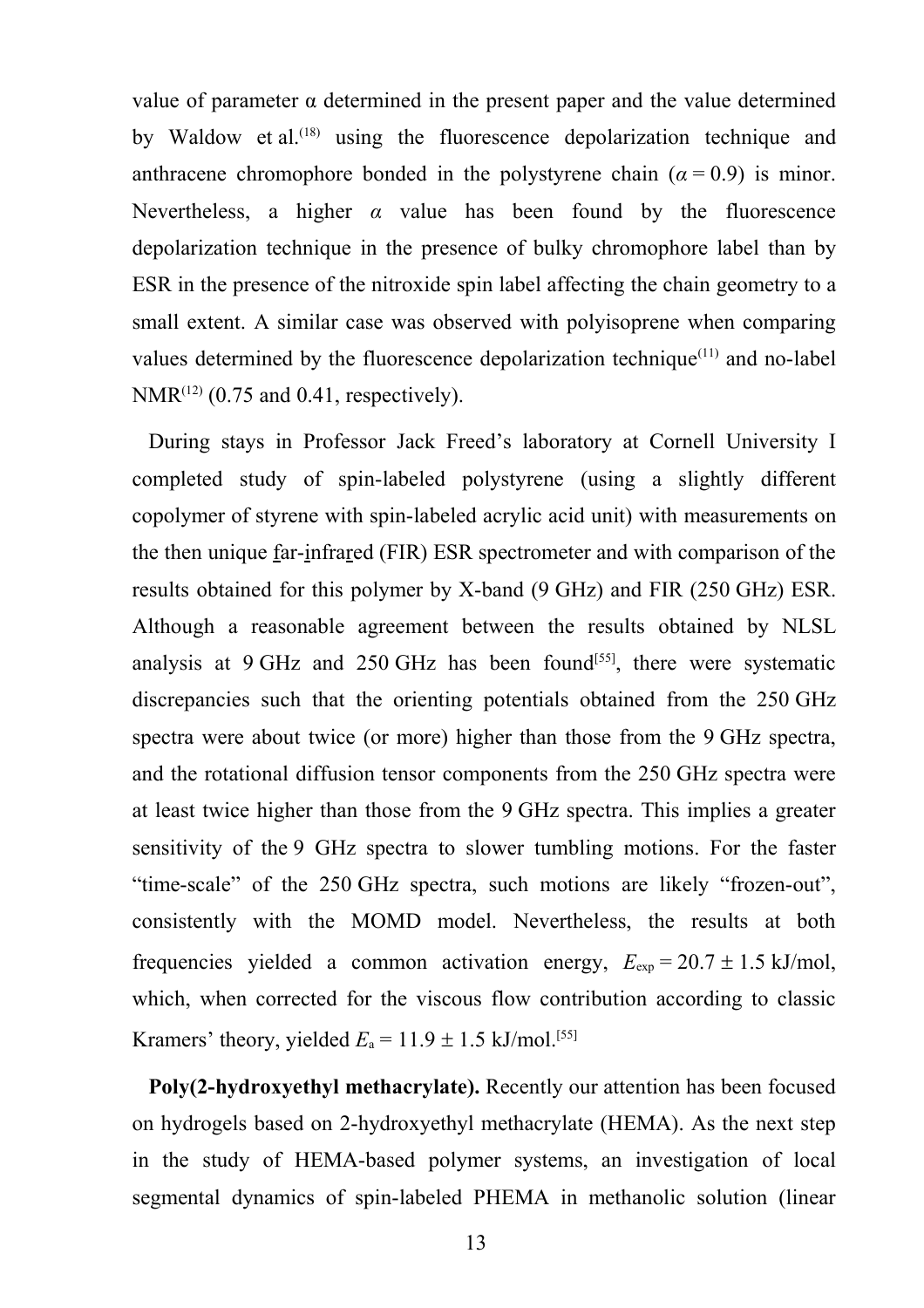PHEMA is unfortunately insoluble in water) over a wide concentration range was performed.<sup>[61]</sup> Measurements characterizing local polymer dynamics of PHEMA have not been reported so far, and data on local dynamics in nondilute solutions can only scarcely be found in literature.

A copolymer of HEMA with spin-labeled methacrylic acid units distributed randomly along the main chain at concentration  $\sim$  3 mol % was synthesized. ESR spectra of methanolic solutions of the copolymer at concentrations between 2 wt% and 50 wt% were measured at X-band (9 GHz) over a broad temperature range. The temperature dependence of the  $R<sub>S</sub>$  parameter characterizing the local segmental dynamics in PHEMA and of the other parameters characterizing local dynamics and conformation of the copolymer were determined by fitting experimental ESR spectra to the theoretical spectra calculated using the MOMD model and NLSL program.<sup>(3)</sup> The best-fit values of the fitting parameters demonstrate general consistency of the model used. At all the concentrations investigated, the angle  $\beta$  first increases with increasing temperature in the range 55 °C - 70 °C, reaching maximum at ca. 250 K, and then decreases. The isotropic inhomogeneous Lorentzian broadening  $w<sup>L</sup>$  reaches minimum at temperatures close to 230 K and then increases with increasing temperature. The best-fit values of the three potential parameters employed characterize the shape of the ordering potential at a particular temperature and concentration. The parameters  $c_0^2$  $c_0^2$  and  $c_0^4$  $c_0^4$  characterize the component of the ordering potential independent of the  $\theta$  coordinate, and the parameter  $c_2^2$ characterizes its rhombic distortion. Best-fit values of parameters  $c_0^2$  $c_0^2$  and  $c_2^2$  are positive and decrease with increasing temperature at all concentrations studied. Best-fit values of parameter  $c_0^4$  reach negative minimum values at temperatures close to 250 K and then increase toward zero with increasing temperature. Typical shapes of the orienting potential  $U(\theta,\varphi)$  in the coordinates  $\theta$  and  $\varphi$  $(\theta = 0^{\circ}$  for the directions in the symmetry plane of the piperidine moiety – in the xz plane of the nitroxide axis system defined in Chart 1 and  $\varphi = 0^{\circ}$  for the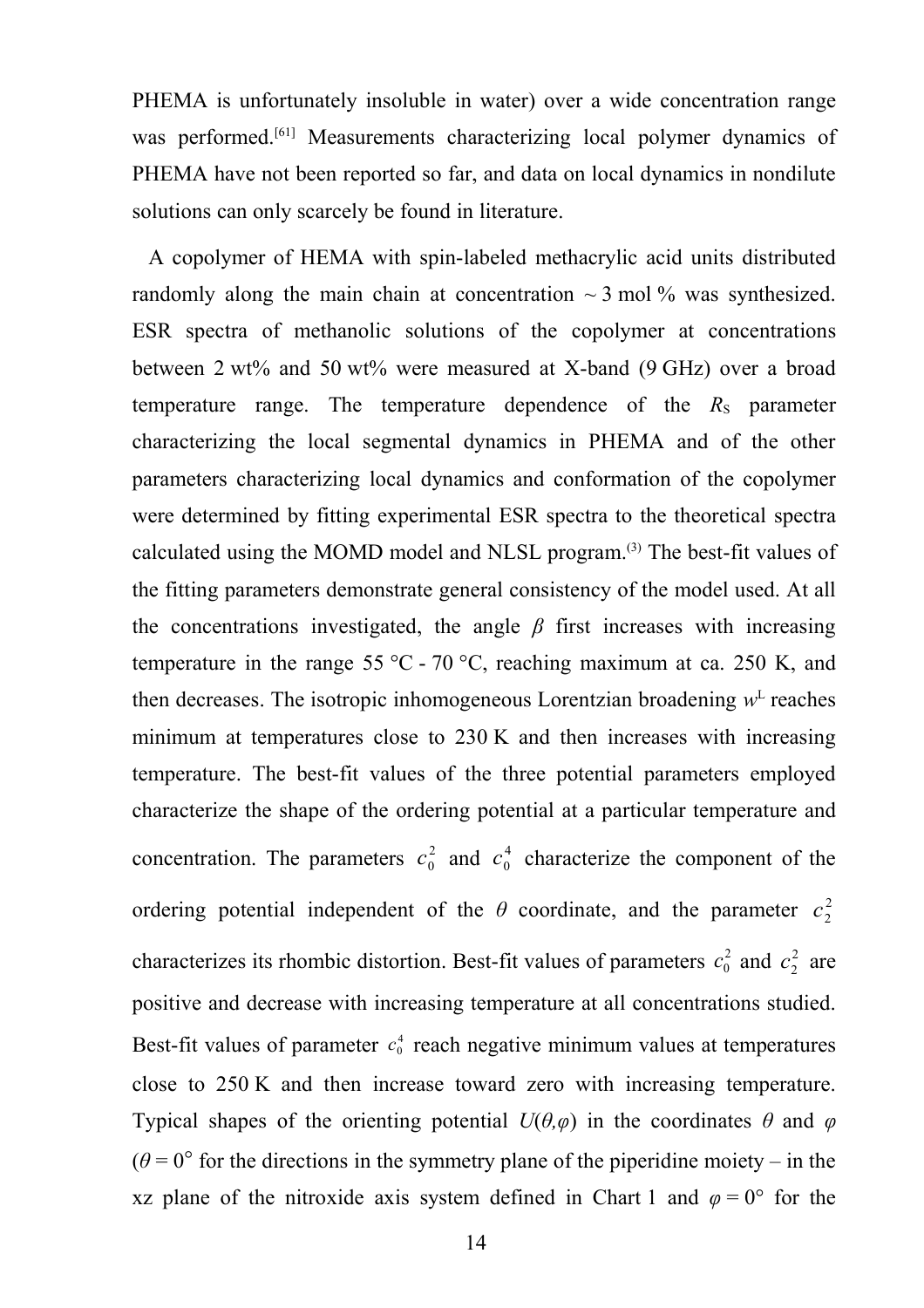direction along the director) show the probability distribution of effective orientation of the nitroxide rotational tensor symmetry axis with respect to the director. The appearance of two clearly visible maxima of the distribution separated by an angle of  $2\varphi_{\text{max}}$  increasing from 60° to 100° ( $\varphi_{\text{max}} \div 30$ ° - 50°) with temperature in this temperature range is typical of negative values of parameter  $c_0^4$  $c_0^4$  and positive values of  $c_0^2$ . The ordering potential keeps the plane of symmetry of the piperidine moiety and the maxima appear at  $\theta = 0^{\circ}$  and at  $\theta$  = 180° as follows from the positive values of the parameter  $c_2^2$  $c_2^2$  .

Arrhenius-type plots of rotational parameters  $R<sub>S</sub>$  and  $R<sub>I</sub>$ , as determined by the fitting process of experimental spectra of spin-labeled PHEMA in methanol at all the concentrations studied, differ at first sight by their nonlinearity for both rotational parameters from the published plots characterizing segmental dynamics of a number of polymers in dilute solution, in particular from the recently published plots characterizing local dynamics of polystyrene in dilute solution, which are linear for both rotational parameters regardless of the thermodynamic quality of the solvent.<sup>[60]</sup> The plots exhibit an atypical nonlinear behavior characterized by two breaks at specific temperatures in the  $R<sub>S</sub>$  plot. The difference between the lower break temperature  $\sim 250 \text{ K}$  for all the concentrations studied) and the upper break temperature was found to increase with increasing concentration of PHEMA in methanol. Local dynamics of the polymer was observed to be practically independent of temperature in the temperature range between both breaks. On the basis of our previous results and literature data<sup> $(52)$ </sup>, we concluded that, similarly to the behavior of PMMA and some other polymethacrylates in a number of non-polar solvents, PHEMA, which is more hydrophobic due to the presence of the hydroxyethyl groups, undergoes in methanol above the lower break temperature a conformational transition from a less compact to more compact conformation of the polymer chain. The decrease in the polymer globule radius observed in 2% methanolic solution of PHEMA with temperature increasing in the range in which the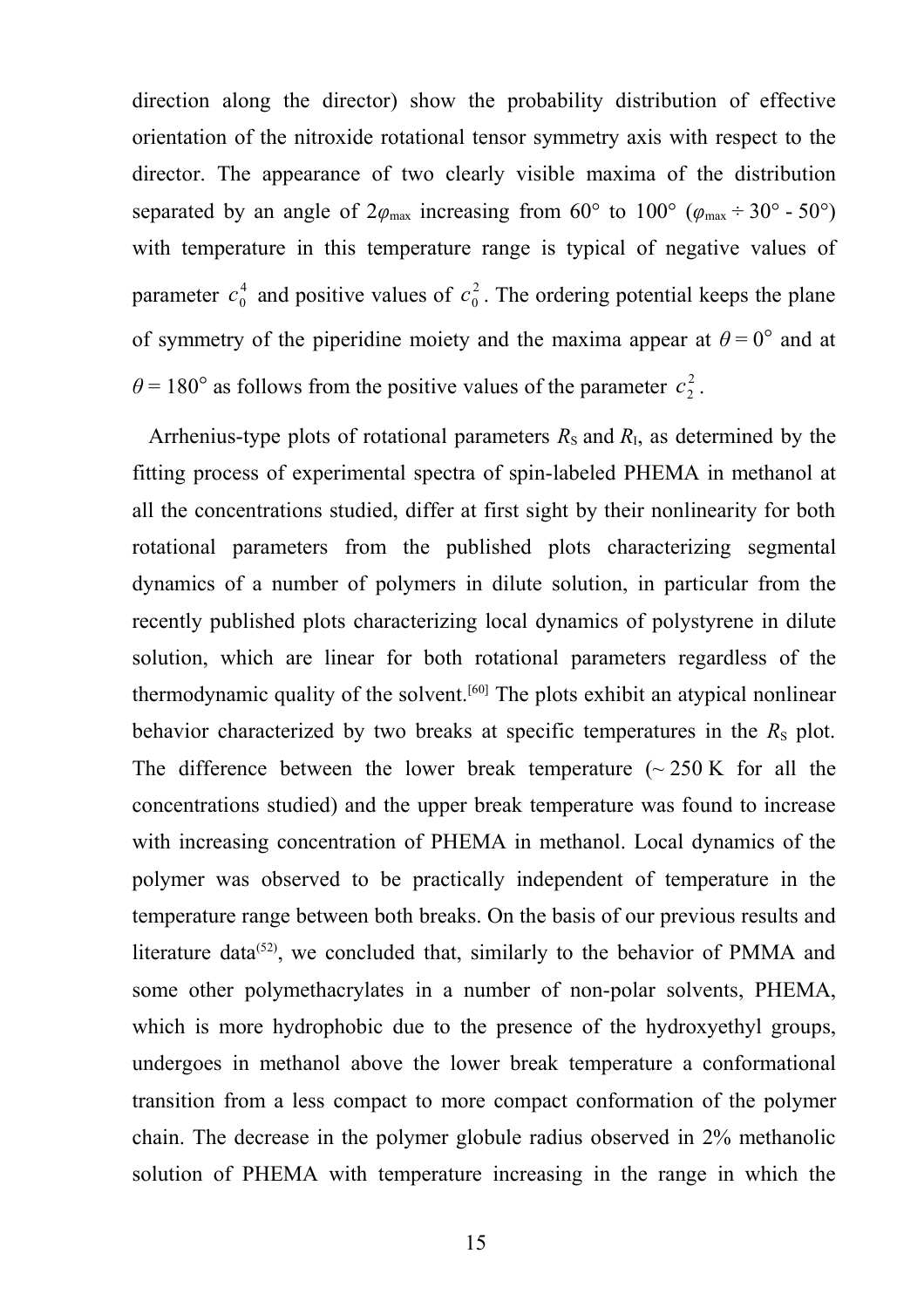saddle part for this PHEMA concentration exists, as determined by dynamic light scattering (DLS) and small angle X-ray scattering (SAXS) experiments, supports this conclusion. Intramolecular interactions in a dilute solution (2 wt%) in the range between both break temperatures, when PHEMA exists in a compact conformation, hinder local polymer dynamics. The contribution of the intermolecular interactions in entangled nondilute solutions (at polymer concentrations higher than ca. 20  $wt\%$ ) is probably responsible for the same effect in more concentrated solutions and for the observed increase in the upper break temperature with increasing PHEMA concentration and simultaneously decreasing *ξ*H. Analysis of the shape of the orienting potential, which constrains the preferred orientation of the effective axis of internal rotation of the tethered nitroxide, revealed the presence of two different conformations of the nitroxide moiety. The UB3LYP/6-31+G\* quantum chemical calculations provided two conformational minima of the model system (nitroxide moiety plus tether) in a good agreement with the geometry required by the shape of the ordering potentials. However, the presence of the conformations revealed by these calculations can be accepted as an explanation of the obtained experimental data only providing that the effects omitted in the calculations, in particular the neglect of solvent effects and of interactions mediated by the polymer chain(s), would increase the probability of occurrence of the more tightly packed nitroxide conformation.

**Comparison with another techniques**. When comparing various mentioned techniques used for characterization of local segmental dynamics in polymers, only NMR technique does not require the presence of any label affecting the chain dynamics; on the other hand, its applicability requires appearance of suitable lines in the NMR spectrum of the polymer  $(^{13}C$  enrichment is frequently needed). The presence of bulky chromophore label bonded in the main chain, required when applying fluorescence technique, affects both main chain conformation and dynamics in the vicinity of the "signal" group significantly. ESR technique requires the presence of a spin label, which is usually attached to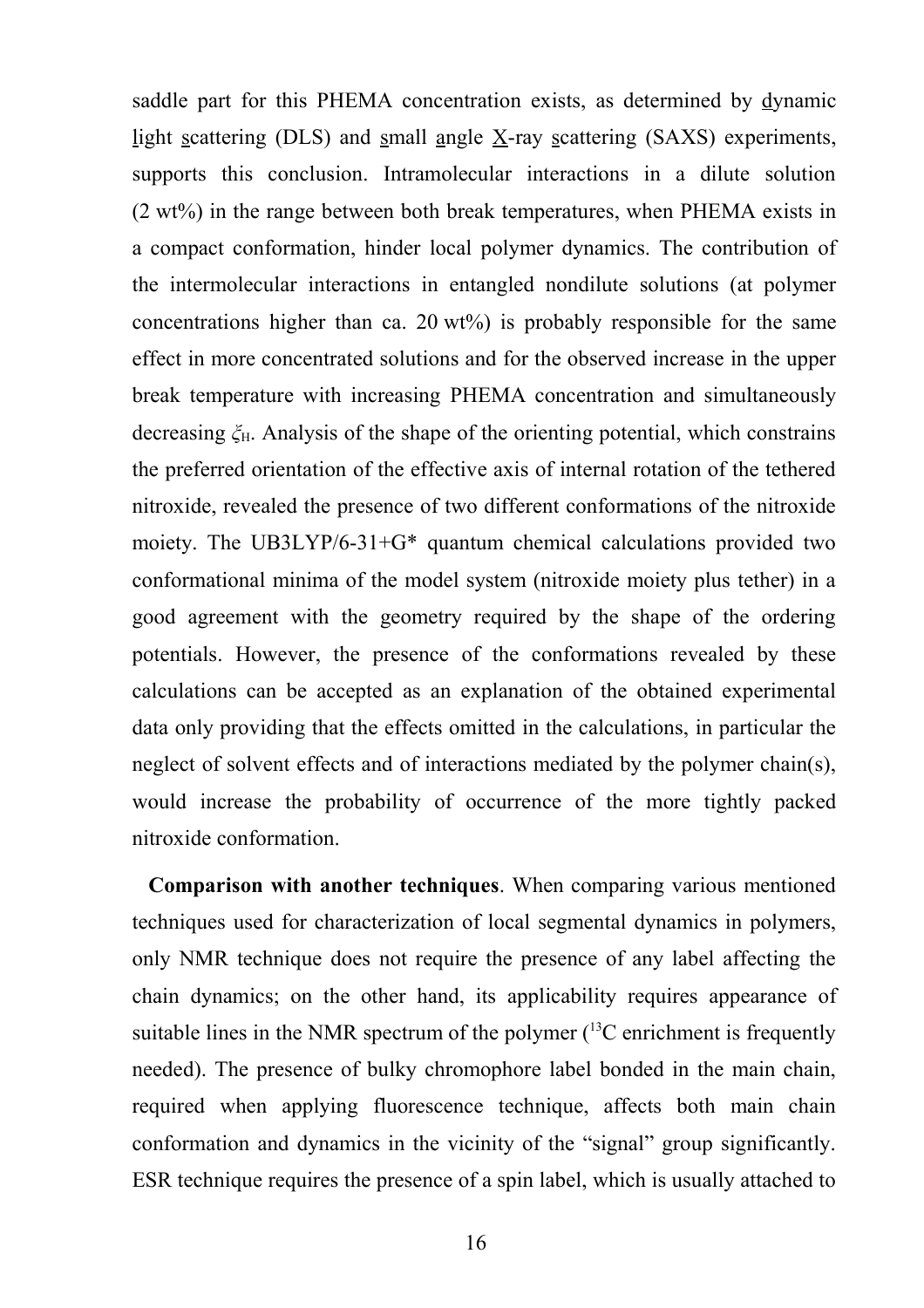a short side chain; the volume and structure of the spin-label-bearing chain unit is usually very similar to the volume and structure of the main chain units. Information on the local main chain dynamics is extracted from the parameters characterizing anisotropic rotational diffusion of the label. The ESR spin label technique is applicable to polymer systems (copolymers, gels) regardless of their complicated chemical structure providing that a suitable method of spin label attachment to them is found.

#### **Macroscopic translational diffusion in polymer systems**

Electron spin resonance imaging (ESRI) is able to provide information on the distribution of paramagnetic molecules in the sample along the direction of magnetic field gradient (created by special coils) applied to the sample in addition to the external magnetic field created by the spectrometer magnet. The ESR spectrum measured in the presence of the magnetic field gradient ("projection") is a superposition of the spectra of all individual paramagnetic molecules in various positions inside the sample (i.e. at various effective external magnetic fields) weighted by the spectrometer sensitivity at particular position. In principle, two main modifications of the technique can be used. Spectral-spatial two-dimensional ESRI (2D ESRI) requires measurement of a large number of projections (usually more than 50) taken in the presence of different but specified magnetic field gradients. After application of a suitable reconstruction procedure, three-dimensional image in spectral-spatial-intensity coordinates can be obtained.<sup> $(26-28)$ </sup> Such images can show or exclude possible dependence of line shapes in ESR spectra of paramagnetic molecules on the spatial coordinate, which is the only significant advantage of this timeconsuming technique. Concentration profiles of paramagnetic molecules along the magnetic field gradient can be constructed by integration of ESR spectra at selected spatial coordinates. Application of the 2D ESRI, requiring for collection of experimental data in the most favorable cases a time period of about 60 min during which the profile should not change significantly, to the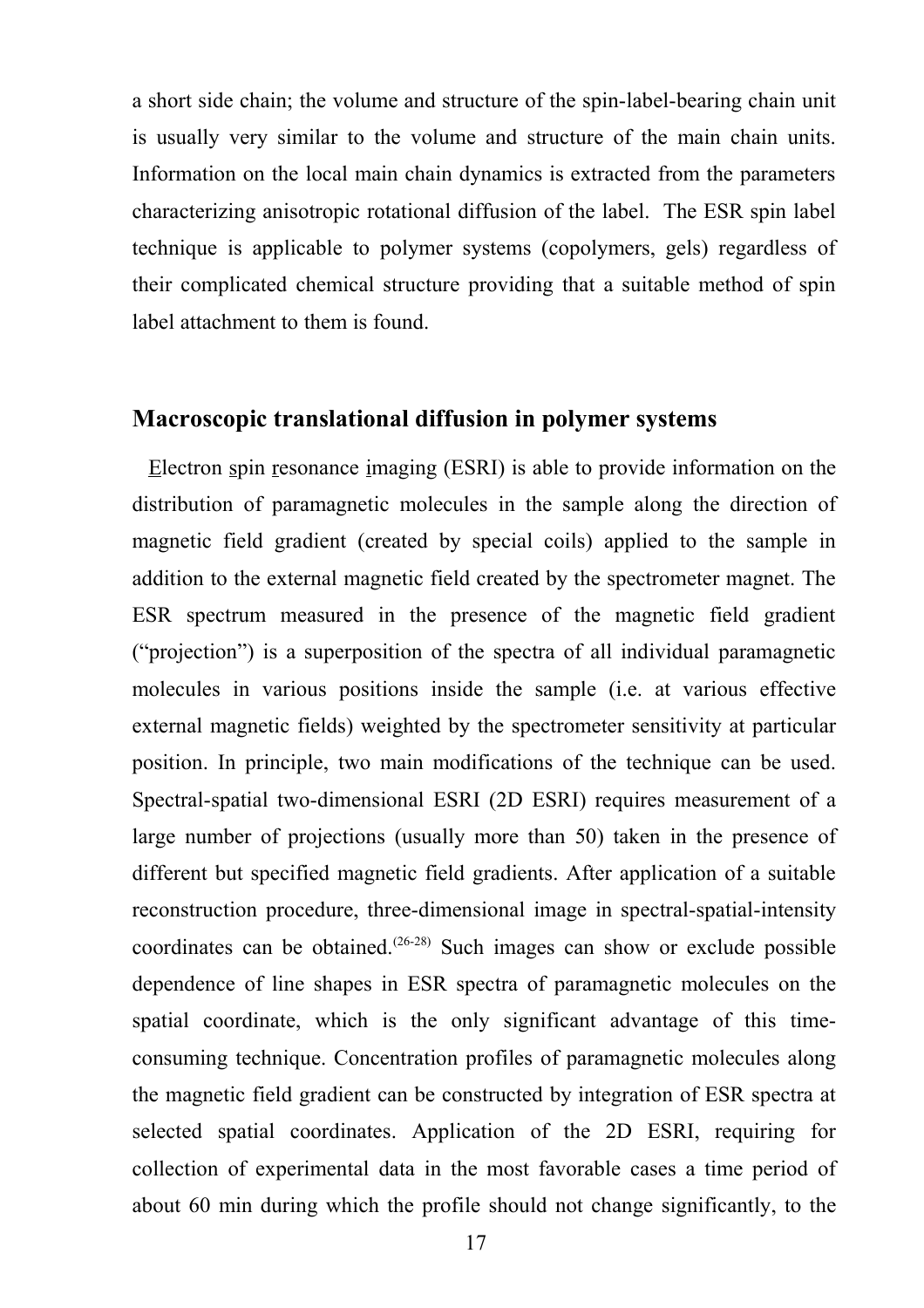study of macroscopic diffusion is limited to very slow processes.

Providing that there is no line shape variation in the ESR spectrum of the paramagnetic molecules throughout the sample, the projection could be mathematically expressed as a convolution of the spectrum measured at the gradient-off with the concentration profile of the paramagnetic molecules inside the sample multiplied by the spatial sensitivity function of the spectrometer. In order to get the concentration profile, a reverse deconvolution process must be performed, i.e. the spectrum at the gradient-off must be deconvoluted out of the projection measured at the gradient-on.<sup>(29,30)</sup> This technique called onedimensional ESRI (1D ESRI) is relatively fast. In principle, it enables determination of diffusion coefficient for macroscopic translational diffusion of a paramagnetic tracer (e.g. added onto the surface of the sample) by measuring spectrum at the gradient-off and the projection at the gradient-on once at a particular time after the start of the diffusion proceeding from the surface inside the sample provided that the magnetic field gradient is applied in the direction of the diffusion (perpendicular to the sample surface). By fitting a theoretical concentration profile of the tracer in the sample, expressed as a solution of Fick's equation for proper sample configuration<sup> $(31)$ </sup>, to the experimental profile, the diffusion coefficient as one of the parameters of the fit can be deduced. Measurements performed at various times after start of the diffusion make it possible to determine the time dependence of the diffusion coefficient.

**2D ESRI studies.** During stays in U.S.A. at University of Detroit Mercy in Detroit, I was given an opportunity to participate in assembling one of the first X-band ESRI spectrometer in the world. After completed assembling and testing procedures, application of this technique to measurement of macroscopic translational diffusion of paramagnetic tracers in polymer systems became the main theme for cooperation between the Institute and Detroit laboratories. Study of diffusion of low-molecular-weight nitroxide spin probes and spinlabeled poly(ethylene oxide) (PEO) oligomers as the tracers in HEMA-based hydrogels as the matrix by 2D ESRI was selected to start with. Hydrogels are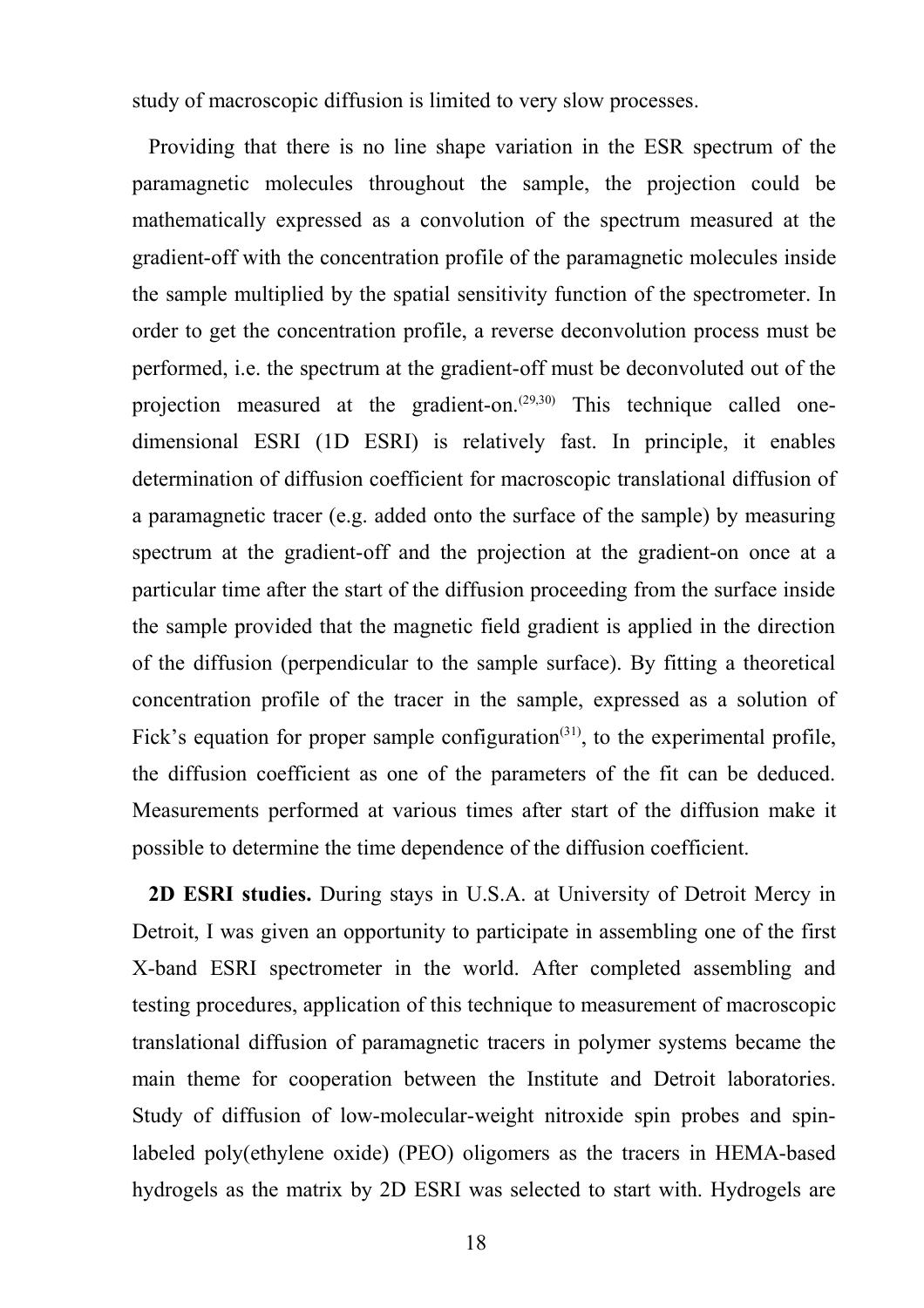polymer materials of soft and rubbery-like consistency, which have the ability to retain substantial amounts of water. (61) Hydrogels based on the HEMA monomer exhibit excellent biocompatibility and physical properties similar to those of living tissue.<sup> $(62,63)$ </sup> For these reasons they have found large-scale applications in medical practice.<sup>(64)</sup> In particular, such hydrogels have been used for manufacturing soft contact and intraocular lenses.<sup>(65)</sup>

First hydrogel matrices in which diffusion of the selected tracers ranged in measurable limits and suitable experimental arrangement considering the time needed for taking all necessary projections for 2D ESRI (this requirement excluded very fast diffusions) and stability of the hydrogel samples (very slow diffusions excluded) had to be found. Samples for measurement were prepared by adding a small amount of tracer solution on the surface of cylindrical hydrogel sample in glass capillary with diameter smaller than 1 mm. Care was taken to prevent solvent evaporation from the sample by sealing the capillary after adding the tracer. Only hydrogels swollen with the solvent to equilibrium were selected as matrices to exclude contribution of swelling process to the diffusion. After sealing, the sample was immediately placed inside the microwave cavity of spectrometer and sets of ESRI projections were taken after suitable periods of diffusion with magnetic field gradient oriented along the long axis of the cylindrical sample i.e. in the direction of macroscopic diffusion.

In the first pioneering paper published on this subject<sup>[50]</sup> diffusion coefficients for three different tracers in three hydrogels prepared using different ratios of HEMA and 2-(2-hydroxyethoxy)ethyl methacrylate (DEGMA) monomers, which, when swollen to equilibrium, contained various amounts of water, were presented. The diffusion coefficients were found to depend primarily on the molecular weight of the tracer. Their dependence on the weight fraction of the gel in the samples roughly followed the free volume model. I have also participated in the study<sup>[52]</sup> devoted to a comparison of diffusion coefficients for a simple low-molecular-weight spin probe in concentrated toluene or dimethylformamide solutions of polystyrene with diffusion coefficients of the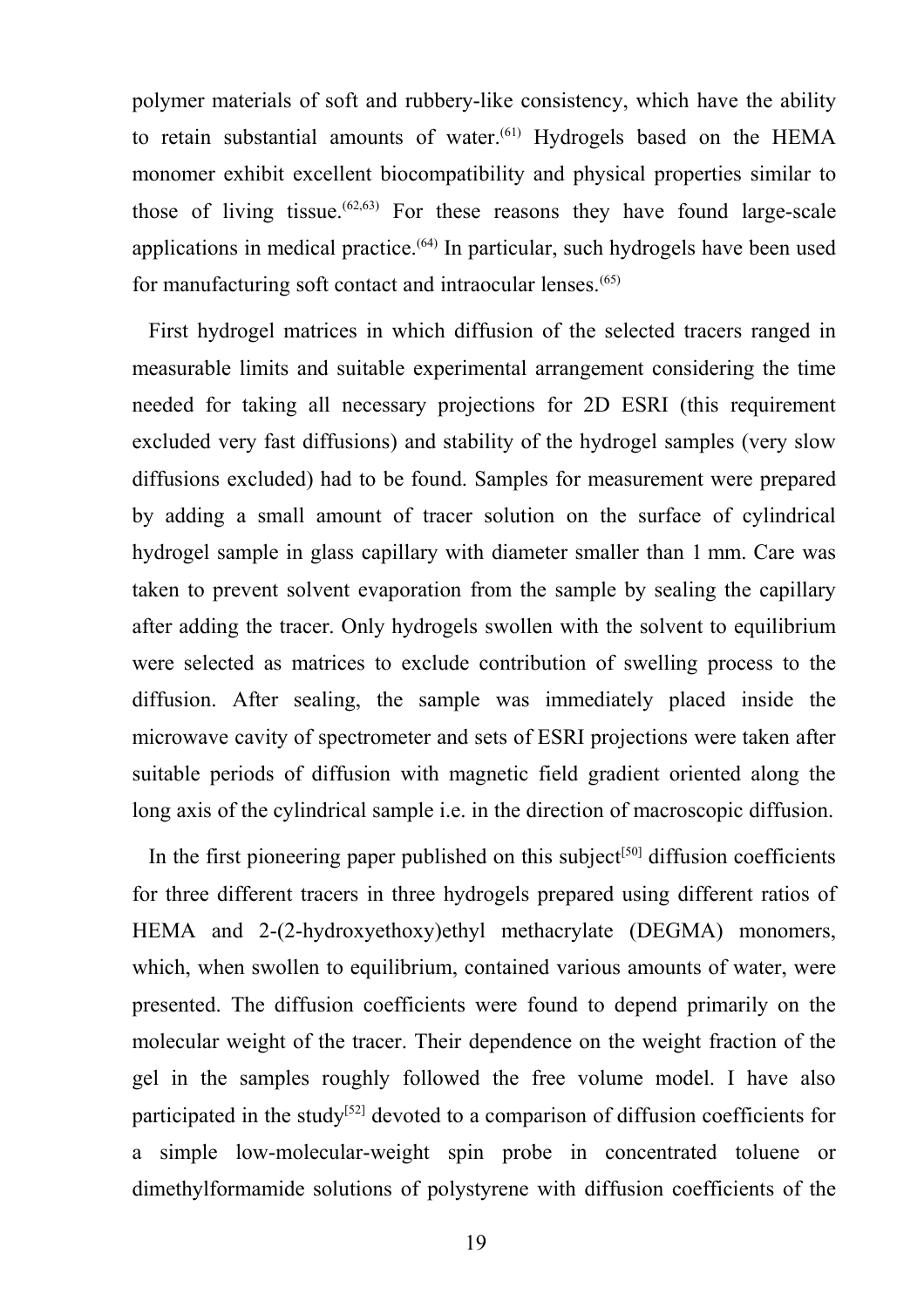same tracer in polystyrene gels crosslinked to various degrees and swollen with the same solvents. It was concluded that the dependence of diffusion coefficients on the weight fraction of the polymer or gel in the samples is consistent with the free volume theory and that the temperature dependence of diffusion coefficients fits well the Arrhenius behavior. A significant dependence of the diffusion coefficients for the spin probe on the degree of crosslinking of polystyrene gel forming the matrix is the most important finding in this study. It was also concluded that the extremely time-consuming and complicated 2D ESRI technique used so far should be used only for checking the independence of spectral line shapes on the spatial coordinate, which follows from all so far performed experiments. When the independence is confirmed, the much faster and much more effective 1D ESRI technique should be used.

**1D ESRI studies.** Considering all findings of the first stage of the studies devoted to diffusion processes, new software for treatment of both 1D and 2D ESRI data based on much more stable and accurate deconvolution and back projection processes was first compiled.<sup>[57]</sup> Then the project continued by studies of diffusion of paramagnetic tracers in cross-linked poly(1-vinylpyrrolidone) (PVP) hydrogel swollen to equilibrium with water and in concentrated aqueous solutions of PVP using 1D ESRI technique. Practically the same diffusion coefficients for low-molecular-weight tracers in PVP gels and solutions containing the same concentration of linear PVP were found.<sup>[54]</sup> Also, practically the same hydrodynamic correlation length  $\zeta$ <sup>H</sup> was measured in the gels and solutions by DLS. On the other hand, a significantly lower diffusion coefficient in PVP gel when comparing with a PVP solution containing the same concentration of linear PVP was found for a bulky paramagnetic tracer (spin-labeled PEO oligomer). It was concluded that even small concentration of permanent cross-links in the lightly cross-linked PVP gels are able to reduce diffusion coefficients of a bulky paramagnetic tracer to the value corresponding to a two-fold increase in concentration of linear PVP in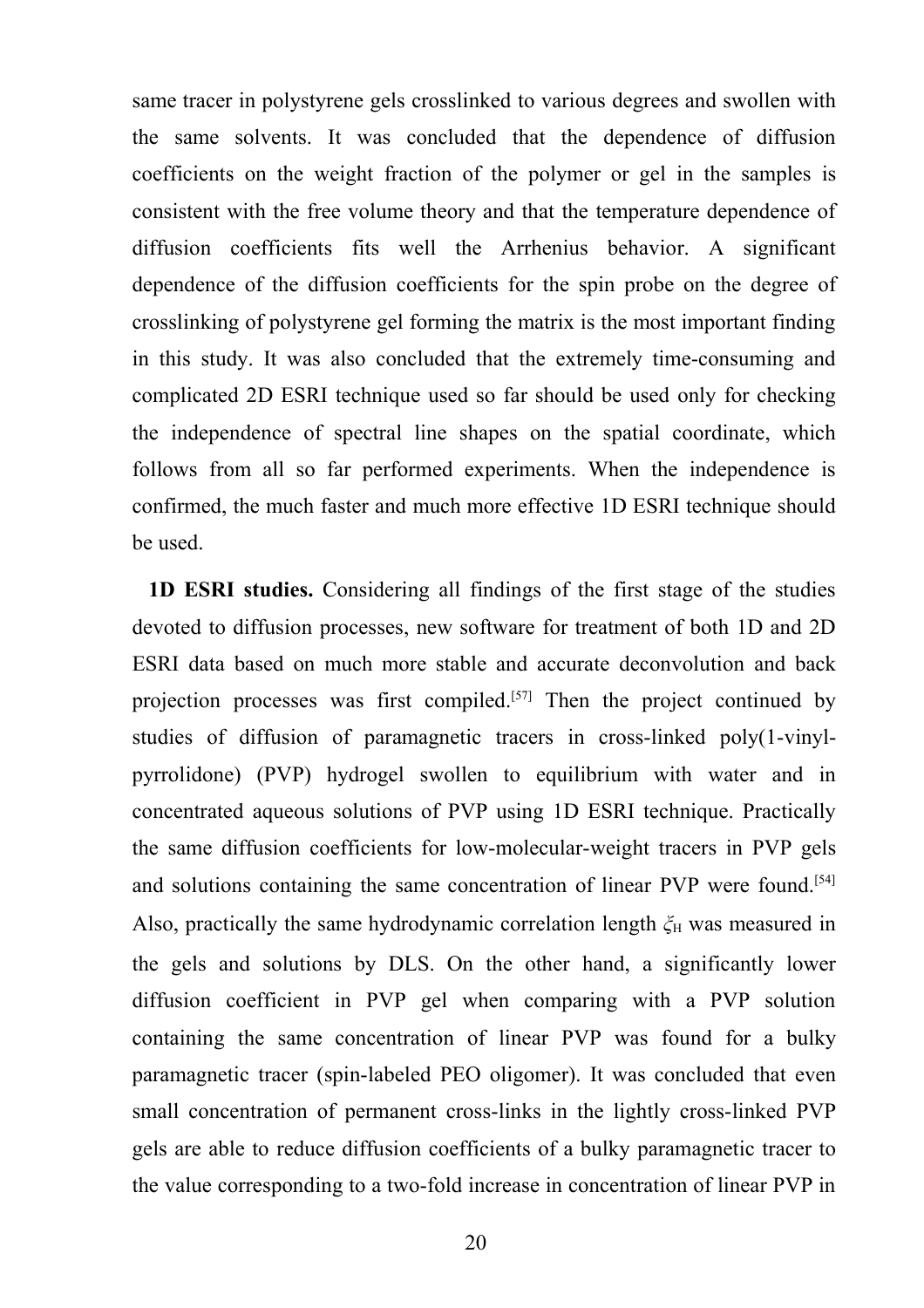the solution containing entangled polymer chains. In the last paper for the time being concerning diffusion processes, information on the effect of permanent crosslinks in gels on the diffusion coefficients were given. Diffusion of paramagnetic tracers in HEMA-based gels and in concentrated solutions of linear PHEMA was compared. The insolubility of linear PHEMA in water precludes a comparison of the diffusion in crosslinked HEMA gels and in aqueous PHEMA solutions and therefore methanol was selected as solvent. Hydrodynamic correlation length  $\zeta$ <sup>H</sup> in both the HEMA gels cross-linked to various degrees and equilibrium-swollen with methanol and in concentrated methanolic solutions of linear PHEMA was measured by DLS. It was found<sup>[57]</sup> that diffusion coefficients for four tracers (both low-molecular-weight and oligomers) decrease with increasing molecular weight of the tracer in all the matrices studied. The dependence of the diffusion coefficients on the concentration of linear PHEMA in methanolic solutions were well fitted within the frame of both Phillies<sup>'(44)</sup> and Petit's<sup>(43)</sup> models on approximately the same level of accuracy. The best-fit values of characteristic parameters for each of the models were compared with theoretical predictions and experimentally determined values. Lower values of diffusion coefficients of all four tracers were found in HEMA gels compared with a polymer solution containing the same concentration of the polymer. The data found indicate that slowing down the diffusion of the tracers in gels depends not only on the presence of additional permanent crosslinks demonstrated by shortening hydrodynamic screening length of the matrix, but also on the character of barriers to the diffusion (temporary entanglements vs. permanent crosslinks) as well. The results of the described research were also summarized in two review papers. [56,67] All the ESRI measurements described were performed in Detroit using a laboratory-assembled ESRI spectrometer during the stays. The experiments were significantly complicated by inevitable transportation of the samples prepared in Prague to Detroit as far as HEMA and PVP gels are concerned. At present the research in this field continues in Prague using a commercial Bruker

21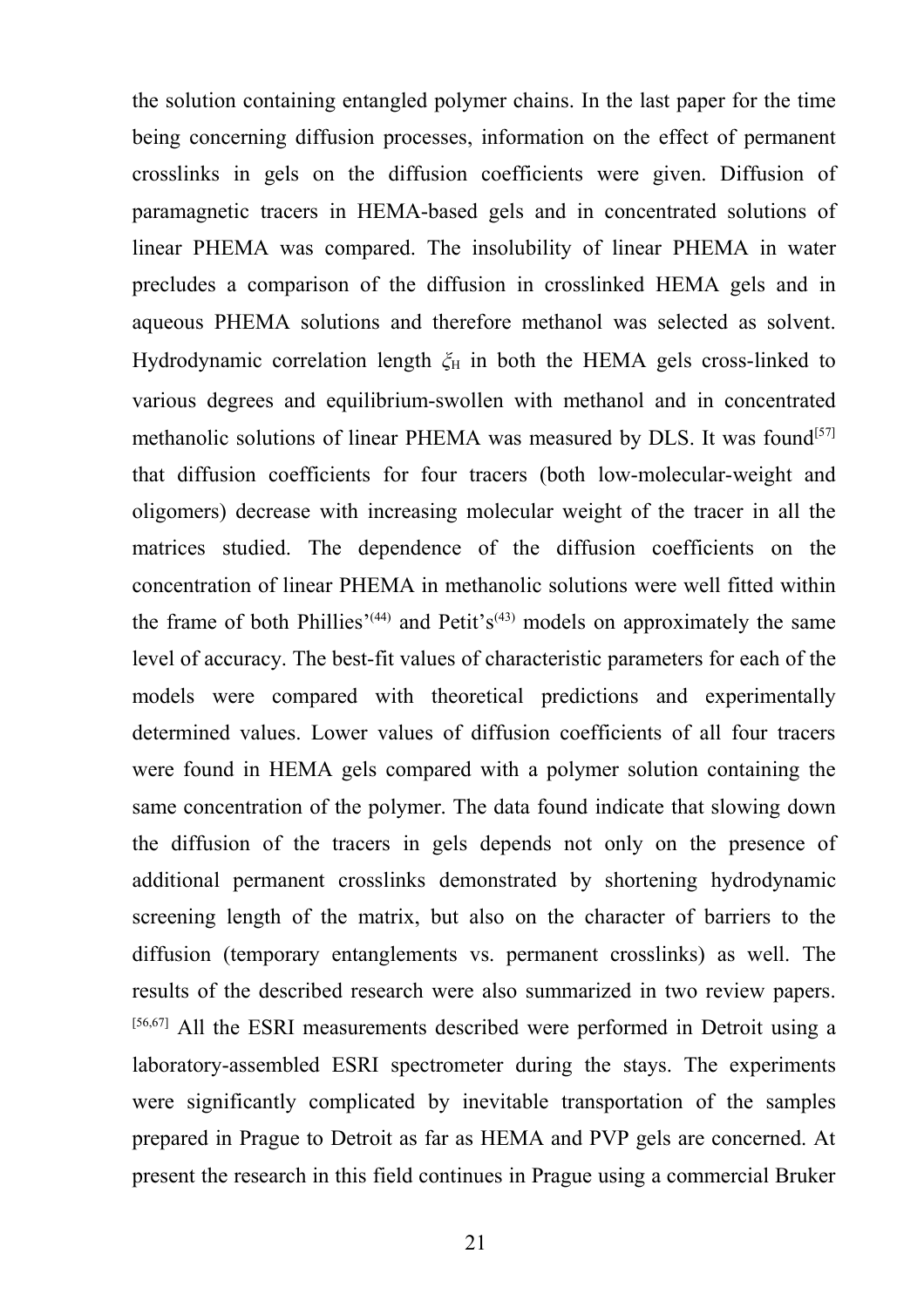ELEXSYS E-540 ESRI spectrometer.

## **Conclusions**

Application of special techniques of electron spin resonance spectroscopy to studies of local dynamics at molecular/segmental level and diffusion processes in polymer systems has been continuously developed on the top levels of the understanding and description of theoretical basis of such processes using available experimental techniques. Using the ESR spin label technique at various stages of development, local dynamics in some polymer systems has been described. Both data complementary to some other experimental techniques and data characterizing some newly observed effects have been obtained. Interpretation of experimental data based on the currently available theoretical models has been found. Experimental technique for measurements of diffusion coefficients of paramagnetic tracers in polymer solutions and gels based on ESRI was introduced and applied also to studies of systems important for medical applications. At present, laboratory in this Institute belongs to a very limited number of workplaces in the world where experiments in the described fields can be successfully performed, evaluated and interpreted in accord with the present state of knowledge.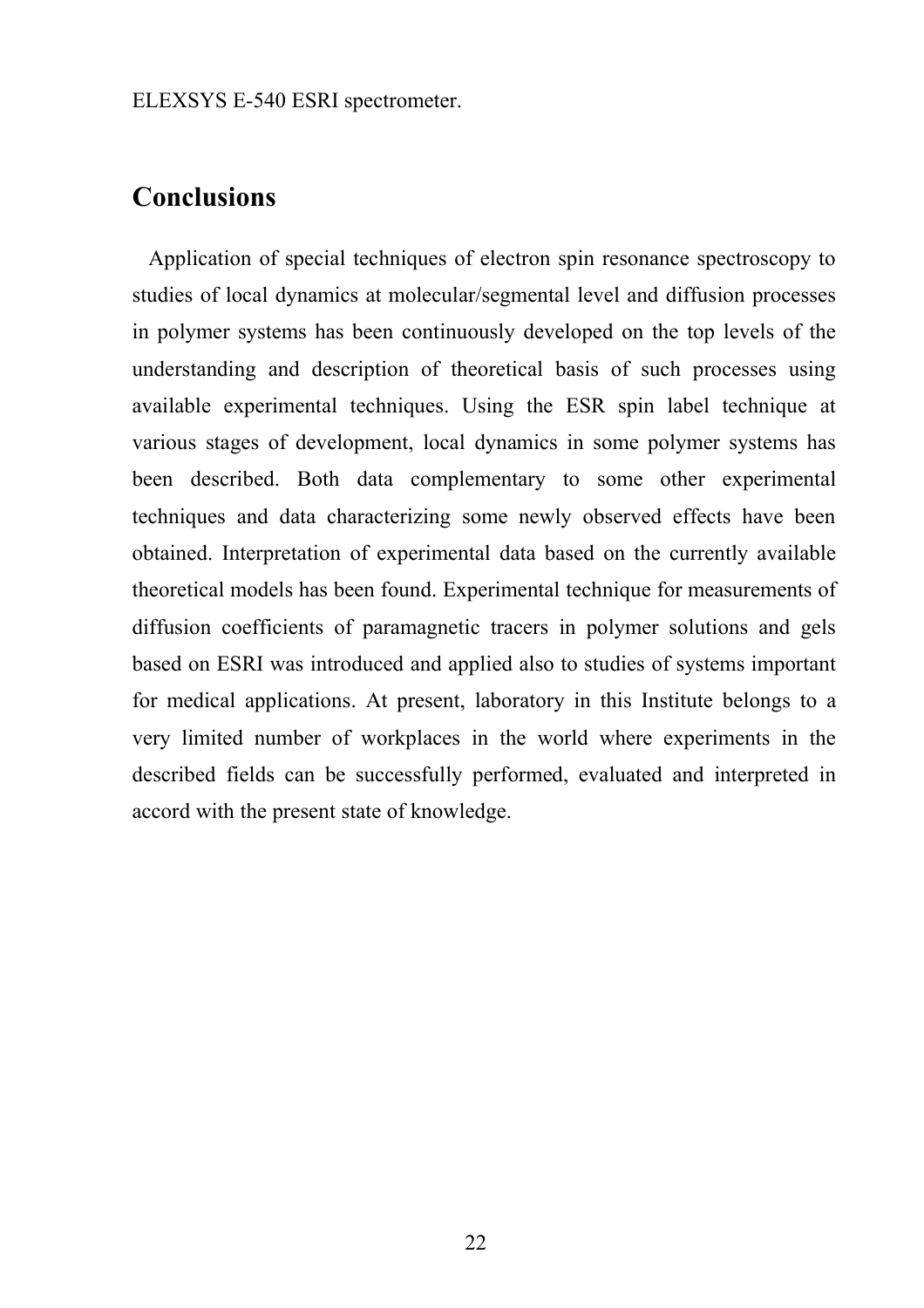## **References**

#### **Literature**

- (1) Freed, J. H. In *Spin Labeling*; Berliner, L. J. Ed., Academic Press: New York, 1976; pp 53-132.
- (2) Schneider, D. J.; Freed, J. H. In *Biological Magnetic Resonance*; Berliner, L. J., Reuben, J. Eds., Plenum: New York, 1989; Vol. 8, pp 1-76.
- (3) Budil, D. E.; Lee, S.; Saxena, S.; Freed, J. H. *J. Magn. Reson.* 1996, *Ser.A 120*, 155.
- (4) Goldman, S. A.; Bruno, G. V.; Polnaszek, C. F.; Freed, J. H. *J. Phys. Chem*. 1972, *56*, 716.
- (5) Bullock, A. T.; Cameron, G. G.; Smith, P. M. *J. Chem. Soc., Faraday Trans.* 1974, *70*, 1202, and references therein.
- (6) Wassmer, K.-H.; Ohmes, E.; Portugall, M.; Ringsdorf, H.; Kothe, G. *J. Am. Chem. Soc.* 1985, *107*, 1511.
- (7) Hustedt, E. J.; Cobb, C. E.; Beth, A. H.; Beechem, J. M. *Biophys. J.* 1993, *64*, 614.
- (8) Usova, N.; Westlund, P.-O.; Fedchenia, I. I. *J. Phys. Chem.* 1995, *103*, 96.
- (9) Usova, N.; Persson, L.; Westlund, P.-O. *Phys. Chem. Chem. Phys.* 2000, *2*, 2785.
- (10) Kramers, H. A. *Physica* 1940, *7*, 284.
- (11) Adolf, D. B.; Ediger, M. D.; Kitano, T.; Ito, K. *Macromolecules* 1992, 25, 867.
- (12) Glowinkowski, S.; Gisser, D. J.; Ediger, M. D. *Macromolecules* 1990, *23*, 3520.
- (13) Courtney, S., H.; Fleming, G. R. *J. Chem. Phys.* 1985, *83*, 215.
- (14) Spyros, A.; Dais, P.; Heatley, F. *Macromolecules* 1994, *27*, 6207.
- (15) Karali, A.; Dais, P.; Heatley, F. *Macromolecules* 2000, *33*, 5524.
- (16) Tylianakis, E. I.; Dais, P.; Heatley, F. *J. Polym. Sci., Part B: Polym. Phys.* 1997, *35*, 317.
- (17) Horinaka, J.; Amano, S.; Funada, H.; Ito, S.; Yamamoto, M. *Macromolecules* 1998, *31*, 1197.
- (18) Waldow, D. A.; Ediger, M. D.; Yamaguchi, Y.; Matsushita, Y.; Noda, I. *Macromolecules* 1991, 24, 3147.
- (19) Heatley, F.; Wood, B. *Polymer* 1978, *19*, 1405.
- (20) Gronski, W.; Schäfer, T.; Peter, R. *Polym. Bull.* 1979, *1*, 319.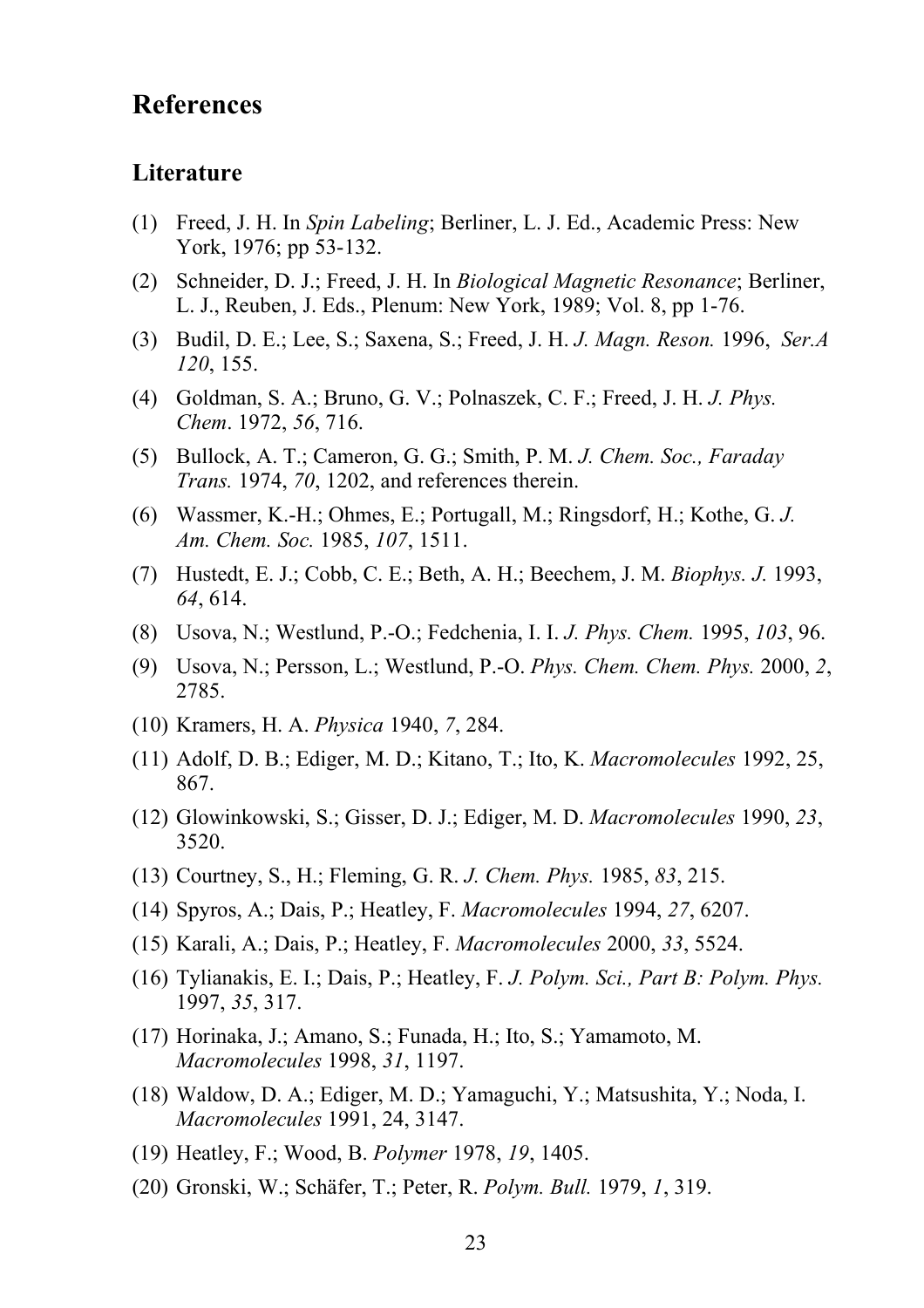- (21) Yokotsuka, S.; Okada, Y.; Tojo, Y.; Sasaki, T.; Yamamoto, M. *Polym. J.* 1991, *23*, 95.
- (22) Helfand, E. *J. Chem. Phys.* 1971, *54*, 4651.
- (23) Ono, K.; Ueda, K.; Yamamoto, M. *Polym. J.* 1994, *26*, 1345.
- (24) Ono, K.; Ueda, K.; Sasaki, T.; Murase, S.; Yamamoto, M. *Macromolecules* 1996, *29*, 1584.
- (25) Horinaka, J.; Ito, S.; Yamamoto, M.; Tsujii, Y.; Matsuda, T. *Macromolecules* 1999, *32*, 2274.
- (26) Maltempo, M., M.; Eaton, S., S.; Eaton, G. A. *J. Magn. Reson.* 1987, *72*, 449.
- (27) Maltempo, M., M.; Eaton, S., S.; Eaton, G. A. *J. Magn. Reson.* 1988, *77*, 75.
- (28) Stemp, E., D., A.; Eaton, G. A.; Eaton, S., S.; Maltempo, M., M. *J. Phys. Chem.* 1987, *91*, 6467.
- (29) Hornak, J. P.; Moscicki, J. K.; Schneider, D. J.; Freed, J. H. *J. Chem*. *Phys.* 1986, 84, 3387.
- (30) Galtseva, E. V.; Yakimchenko, O. Y.; Lebedev, Y. S. *Chem. Phys. Lett.* 1983, *99*, 301.
- (31) Crank, J. *The Mathematics of Diffusion*; Clarendon Press: Oxford, U.K., 1993.
- (32) *EPR Imaging and in Vivo EPR*; Eaton, G. R., Eaton, S. S., Ohno, K., Eds.; CRC Press, Boca Raton, FL, 1991.
- (33) *Spatially Resolved Magnetic Resonance: Methods, Materials, Medicine, Biology, Rheology, Geology, Ecology, Hardware*; P. Blümler, B. Blümich, R. Botto, E. Fukushima, Eds, Wiley-VCH, Weinheim 1998.
- (34) Moscicki, J. K.; Shin, Y.-K.; Freed, J. H. *J. Magn. Reson.* 1989, 84, 554.
- (35) Moscicki, J. K.; Shin, Y.-K.; Freed, J. H. *J. Chem. Phys*. 1993, *99*, 634.
- (36) Xu, D.; Hall, E.; Ober, Ch. K.; Moscicki, J. K.; Freed, J. H. *J. Phys. Chem.* 1996, *100*, 15856.
- (37) Degtyarev, Y. N.; Schlick, S. *Langmuir* 1999, *15*, 5040.
- (38) Herrling, T. E.; Groth, N. K.; Fuchs, J. *Appl. Magn. Reson.* 1996, *11*, 471.
- (39) He, G.; Samouilov, A.; Kuppusamy, P.; Zweier, J. L. *J. Magn. Reson.* 2001, *148*, 155.
- (40) Waggoner, R. A.; Blum, F. D.; Lang, J. C. *Macromolecules* 1995, *28*, 2658.
- (41) Flory, P. J. *Principles of Polymer Chemistry*; Cornell University Press: Ithaca, NY, 1953.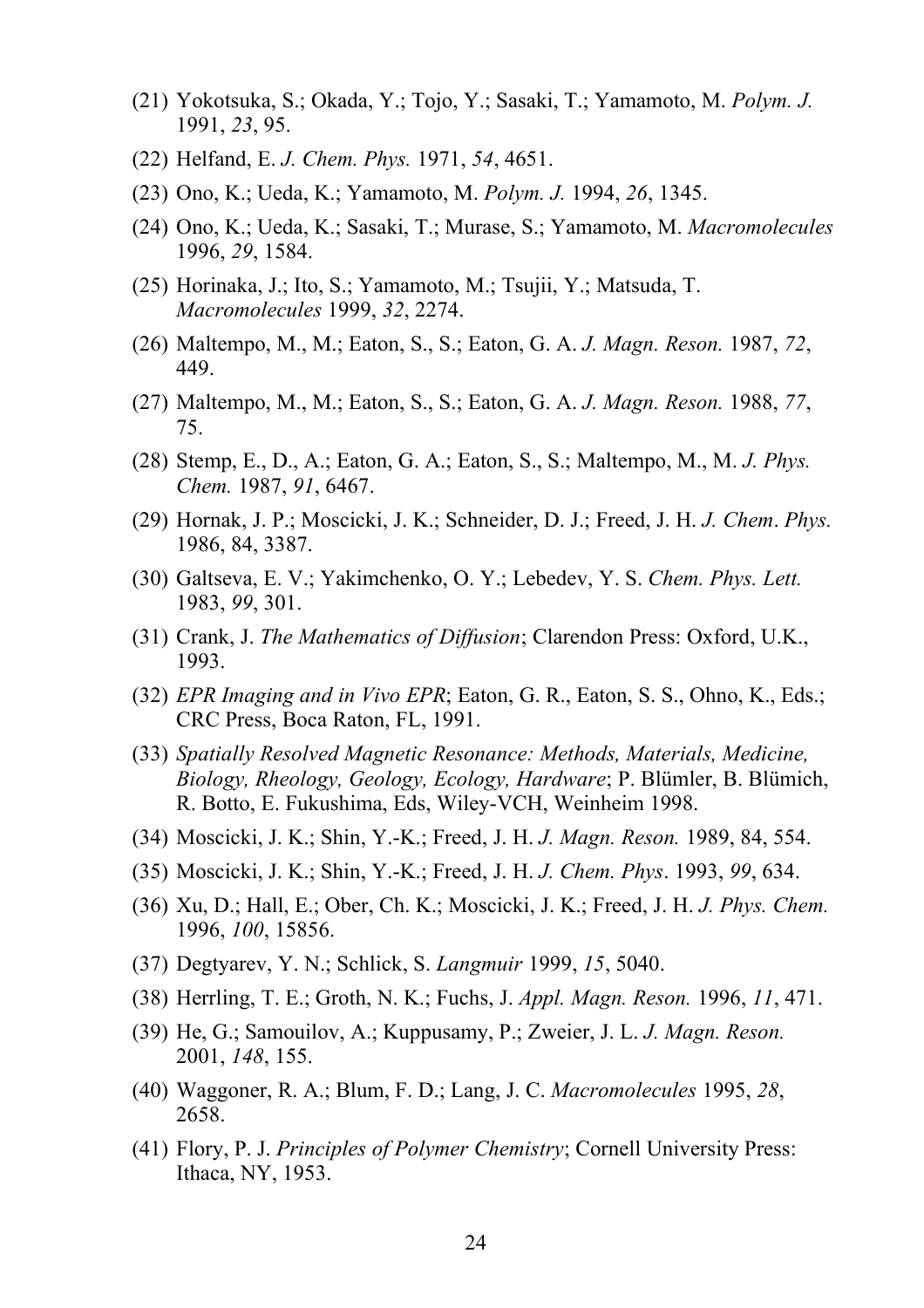- (42) de Gennes, P. G. *Scaling Concepts in Polymer Physics*; Cornell University: Ithaca, NY, 1979.
- (43) Petit, J.-M.; Zhu, X. X.; Macdonald, P. M. *Macromolecules* 1996, *29*, 70.
- (44) Phillies, G. D. J. *J. Phys. Chem.* 1989, *93*, 5029.
- (45) Masaro, L.; Zhu, X. X.; Macdonald, P. M. *Macromolecules* 1998, *31*, 3880.
- (46) Petit, J.-M.; Roux, B.; Zhu, X. X.; Macdonald, P. M. *Macromolecules* 1996, *29*, 6031.
- (47) Masaro, L.; Ousalem, M.; Baille, W. E.; Lessard, D.; Zhu, X. X. *Macromolecules* 1999, *32*, 4375.
- (48) Matsukawa, S.; Ando, I. *Macromolecules* (a) 1996, *29*, 7136; (b) 1997, *30*, 8310; (c) 1999, *32*, 1865.
- (49) Ong, C. J.; Saxon, R. *J. Appl. Polym. Sci.* 1976, *20*, 1695.
- (50) Campbell, R. F.; Meirovitch E.; Freed, J. H. *J. Phys. Chem.* 1979, *83*, 525.
- (51) Lajzerowicz-Bonneteau, J. In *Spin Labeling*; Berliner, L. J. Ed., Academic Press: New York, 1976; pp 239-249.
- (52) Katime, I. A.; Garay, M. T., Francois, J. *J. Chem. Soc., Faraday Trans. 2* 1985, *81*, 705 and references cited therein.
- (53) Braud, C.; Muller, G.; Fenyo, J.; Selegny, E. *J. Polym. Sci., Polym. Chem. Ed.* 1974, *12*, 2767.
- (54) Mandel, M.; Leyte, J. C.; Stadhouder, M. G. *J. Phys. Chem.* 1967, *71*, 603.
- (55) Bahar, I.; Erman, B.; Monnerie, L. *Macromolecules* 1990, *23*, 1174.
- (56) Mulder, C. W. R.; Schriever, J.; Leyte, J. C. *J. Phys. Chem.* 1985, *89*, 475.
- (57) Meirovitch, E.; Nayeem, A.; Freed, J. H. *J. Phys. Chem*. 1984, *88*, 3454.
- (58) Budil, D. E.; Earle, K. A.; Freed, J. H. *J. Phys. Chem*. 1993, *97*, 1294.
- (59) Earle, K. A.; Budil, D. E.; Freed, J. H. *J. Phys. Chem*. 1993, *97*, 13289.
- (60) Liang, Z.; Freed, J. H. *J. Phys. Chem*. *B* 1999, *103*, 6384.
- (61) *Encyclopedia of Polymer Science and Engineering*; Kroschwitz, J. I., Ed., John Wiley & Sons, Inc., 1985, Vol. 7, p. 783, vol. 9, p. 486.
- (62) Hamilton C.; Murphy, S. M.; Tighe, B. J. *Polymer* 1988, *29*, 1887.
- (63) Ratner, B. D.; Hoffman, A. *ACS Symp. Ser.* 1976, *31*, 1.
- (64) Pedley, D. G.; Skelley, P. J.; Tighe, B. J. *Br. Polym. J.* 1980, *12*, 99.
- (65) Wichterle, O.; Lím, D. *Nature* 1960, *185*, 117.